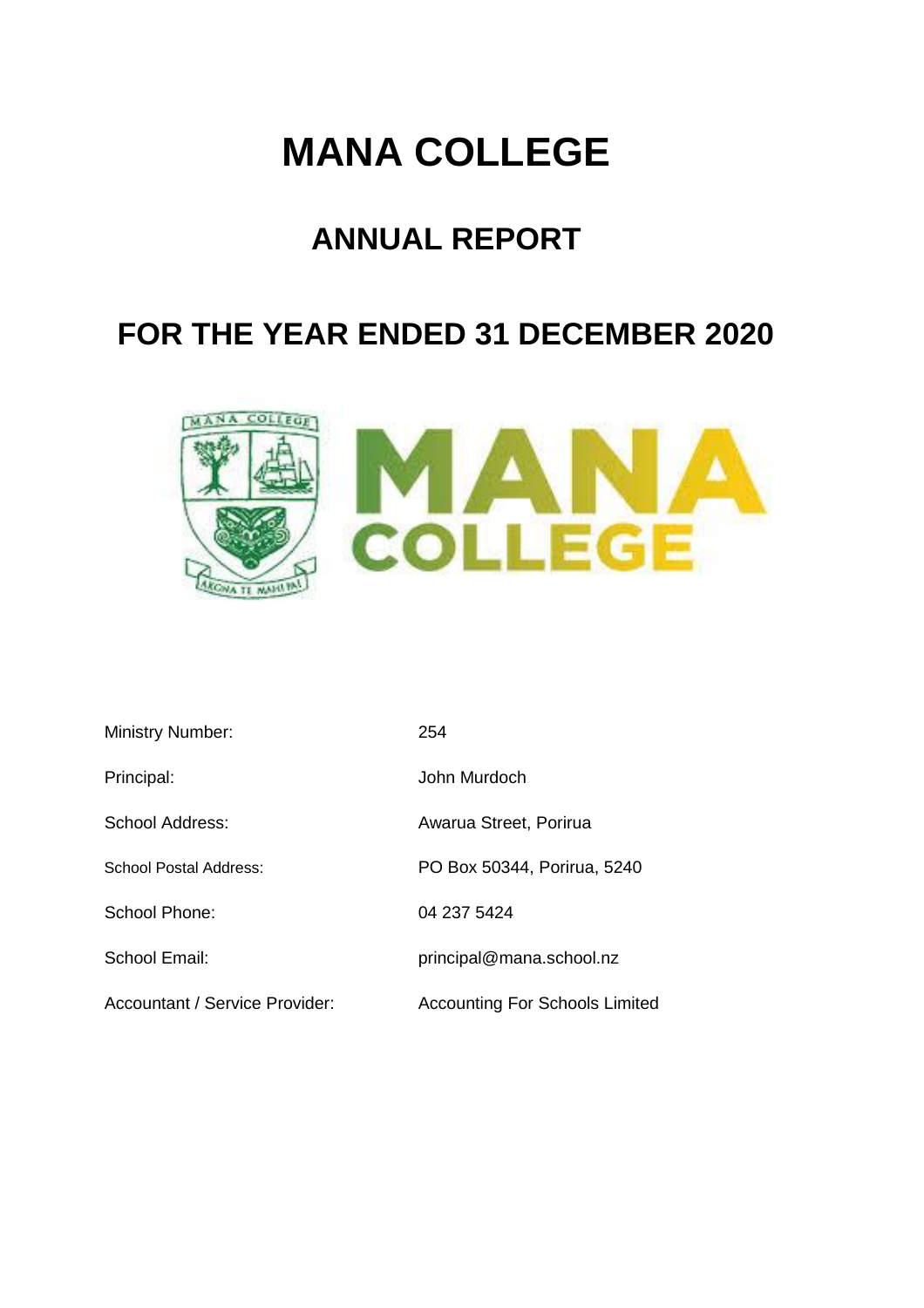# **MANA COLLEGE**

Annual Report - For the year ended 31 December 2020

### **Index**

#### **Page Statement**

### **Financial Statements**

- 1 Statement of Responsibility
- 2 Statement of Comprehensive Revenue and Expense
- 3 Statement of Changes in Net Assets/Equity
- 4 Statement of Financial Position
- 5 Statement of Cash Flows
- 6 12 Statement of Accounting Policies
- 13 24 Notes to the Financial Statements

#### **Other Information**

- 25 Members of the Board of Trustees
- 26 Kiwisport

Analysis of Variance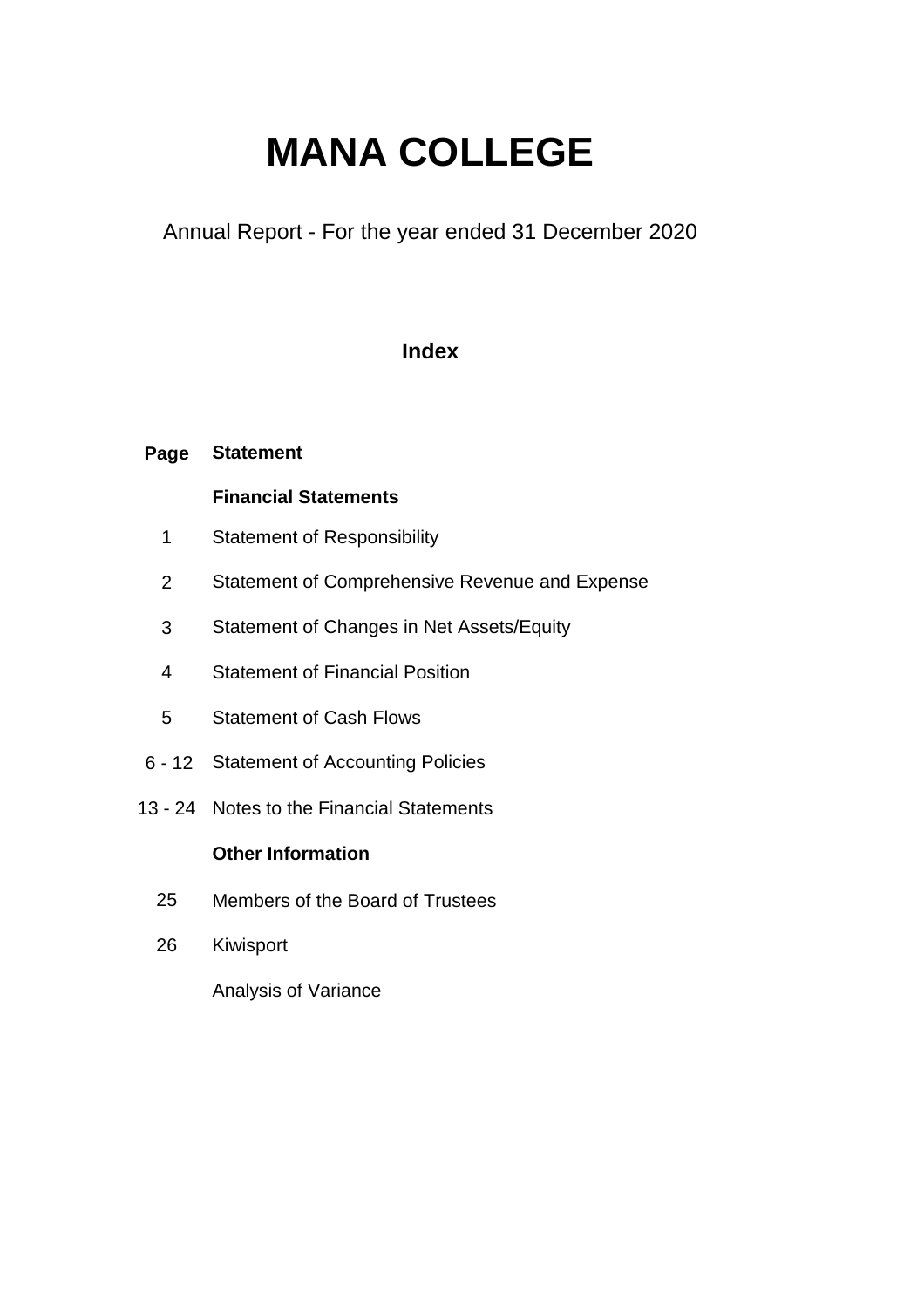### **Mana College** Statement of Responsibility For the year ended 31 December 2020

The Board of Trustees accepts responsibility for the preparation of the annual financial statements and the judgements used in these financial statements.

The management (including the principal and others as directed by the Board) accepts responsibility for establishing and maintaining a system of internal controls designed to provide reasonable assurance as to the integrity and reliability of the school's financial reporting.

It is the opinion of the Board and management that the annual financial statements for the financial year ended 31 December 2020 fairly reflects the financial position and operations of the school.

The School's 2020 financial statements are authorised for issue by the Board.

Ranei Wineera Parai

Full Name of Board Chairperson **Full Name of Principal** 

John Murdoch

Ranei Wineera Parai

Signature of Board Chairperson Signature of Principal

31 May 2021 2021 2021

John Murdoch

Date: **Date: Date: Date: Date: Date: Date: Date: Date: Date: Date: Date: Date: Date: Date: Date: Date: Date: Date: Date: Date: Date: Date: Date: Date: Date: Date: Date:**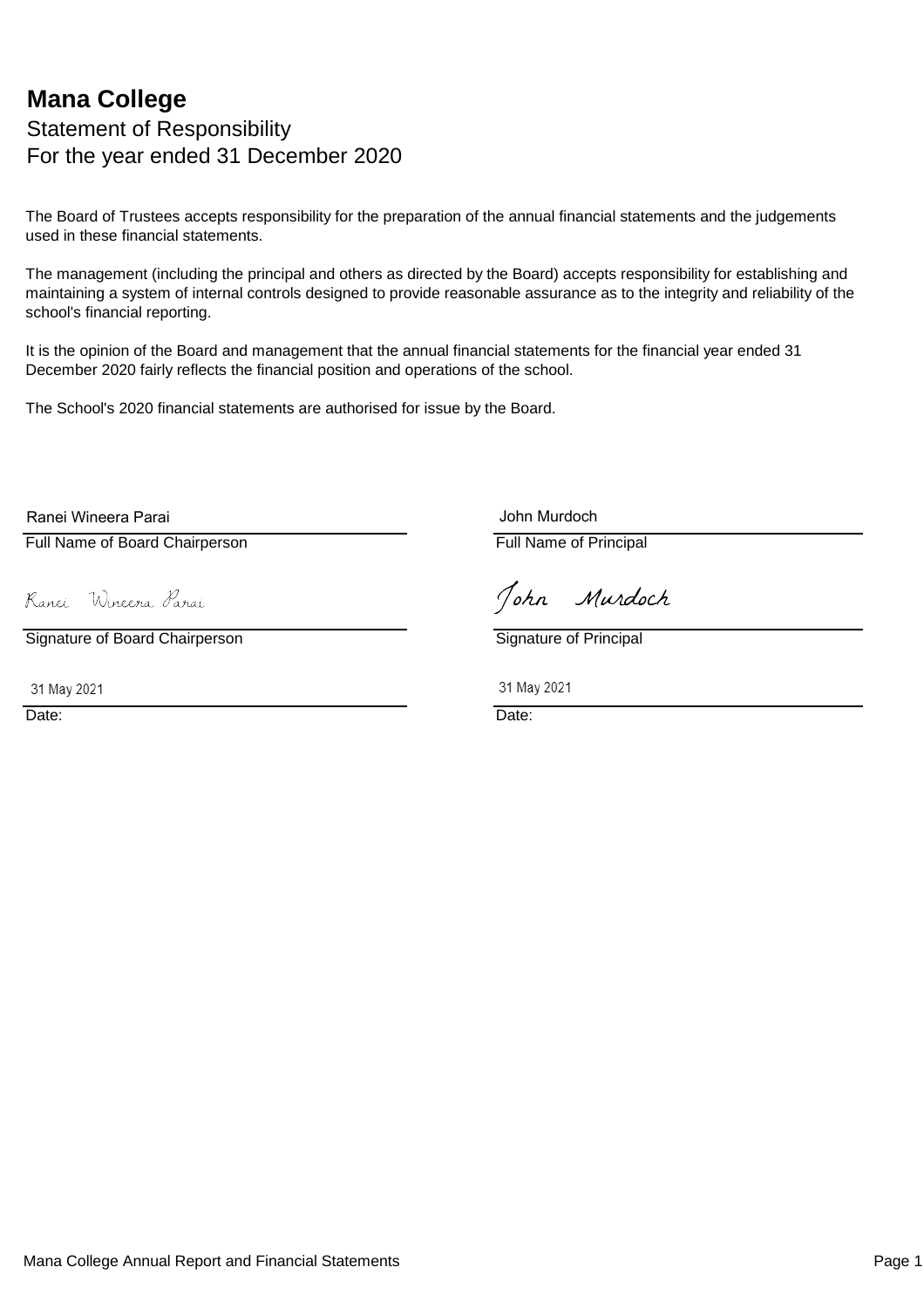### Statement of Comprehensive Revenue and Expense For the year ended 31 December 2020

|                                                      |                | 2020                | 2020<br><b>Budget</b> | 2019                |
|------------------------------------------------------|----------------|---------------------|-----------------------|---------------------|
|                                                      | <b>Notes</b>   | <b>Actual</b><br>\$ | (Unaudited)<br>S      | <b>Actual</b><br>\$ |
| <b>Revenue</b>                                       |                |                     |                       |                     |
| <b>Government Grants</b>                             | $\overline{2}$ | 6,614,574           | 5,199,226             | 6,125,218           |
| <b>Locally Raised Funds</b>                          | 3              | 191,679             | 80,189                | 227,791             |
| Interest income                                      |                | 1,484               |                       | 5,695               |
| Gain on Sale of Property, Plant and Equipment        |                | 870                 |                       |                     |
|                                                      |                | 6,808,607           | 5,279,415             | 6,358,704           |
| <b>Expenses</b>                                      |                |                     |                       |                     |
| <b>Locally Raised Funds</b>                          | 3              | 107,962             | 44,693                | 168,650             |
| <b>Learning Resources</b>                            | 4              | 4,964,267           | 3,833,992             | 4,543,511           |
| Administration                                       | 5              | 330,008             | 309,317               | 335,449             |
| Finance                                              |                | 8,041               | 550                   | 2,879               |
| Property                                             | 6              | 1,174,029           | 991,519               | 1,342,657           |
| Depreciation                                         | $\overline{7}$ | 148,402             | 99,344                | 125,014             |
|                                                      |                | 6,732,709           | 5,279,415             | 6,518,160           |
| Net (Deficit) for the year                           |                | 75,898              |                       | (159, 456)          |
| Other Comprehensive Revenue and Expenses             |                |                     |                       |                     |
| Total Comprehensive Revenue and Expense for the Year |                | 75,898              |                       | (159, 456)          |

The above Statement of Comprehensive Revenue and Expense should be read in conjunction with the accompanying notes which form part of these financial statements.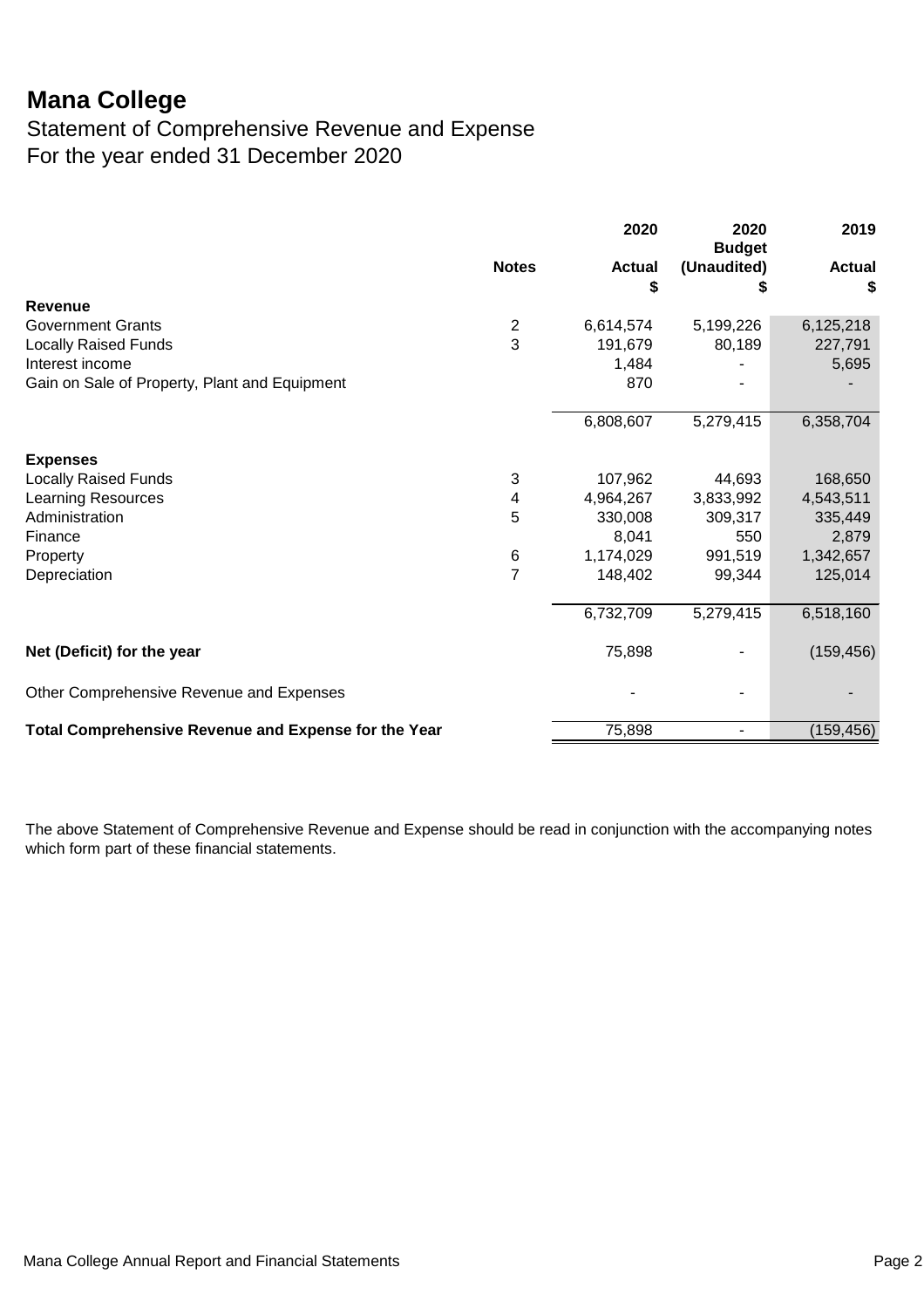Statement of Changes in Net Assets/Equity For the year ended 31 December 2020

|                                                      |              | 2020<br><b>Actual</b> | 2020<br><b>Budget</b><br>(Unaudited) | 2019<br><b>Actual</b> |
|------------------------------------------------------|--------------|-----------------------|--------------------------------------|-----------------------|
|                                                      | <b>Notes</b> |                       |                                      |                       |
|                                                      |              | \$                    | Ð                                    | \$                    |
| <b>Balance at 1 January</b>                          |              | 212,201               | 212,201                              | 371,657               |
| Total comprehensive revenue and expense for the year |              | 75,898                | ۰                                    | (159, 456)            |
| <b>Equity at 31 December</b>                         |              | 288,099               | 212,201                              | 212,201               |
| <b>Retained Earnings</b>                             |              | 288,099               | 212,201                              | 212,201               |
| <b>Equity at 31 December</b>                         |              | 288,099               | 212,201                              | 212,201               |

The above Statement of Changes in Net Assets/Equity should be read in conjunction with the accompanying notes which form part of these financial statements.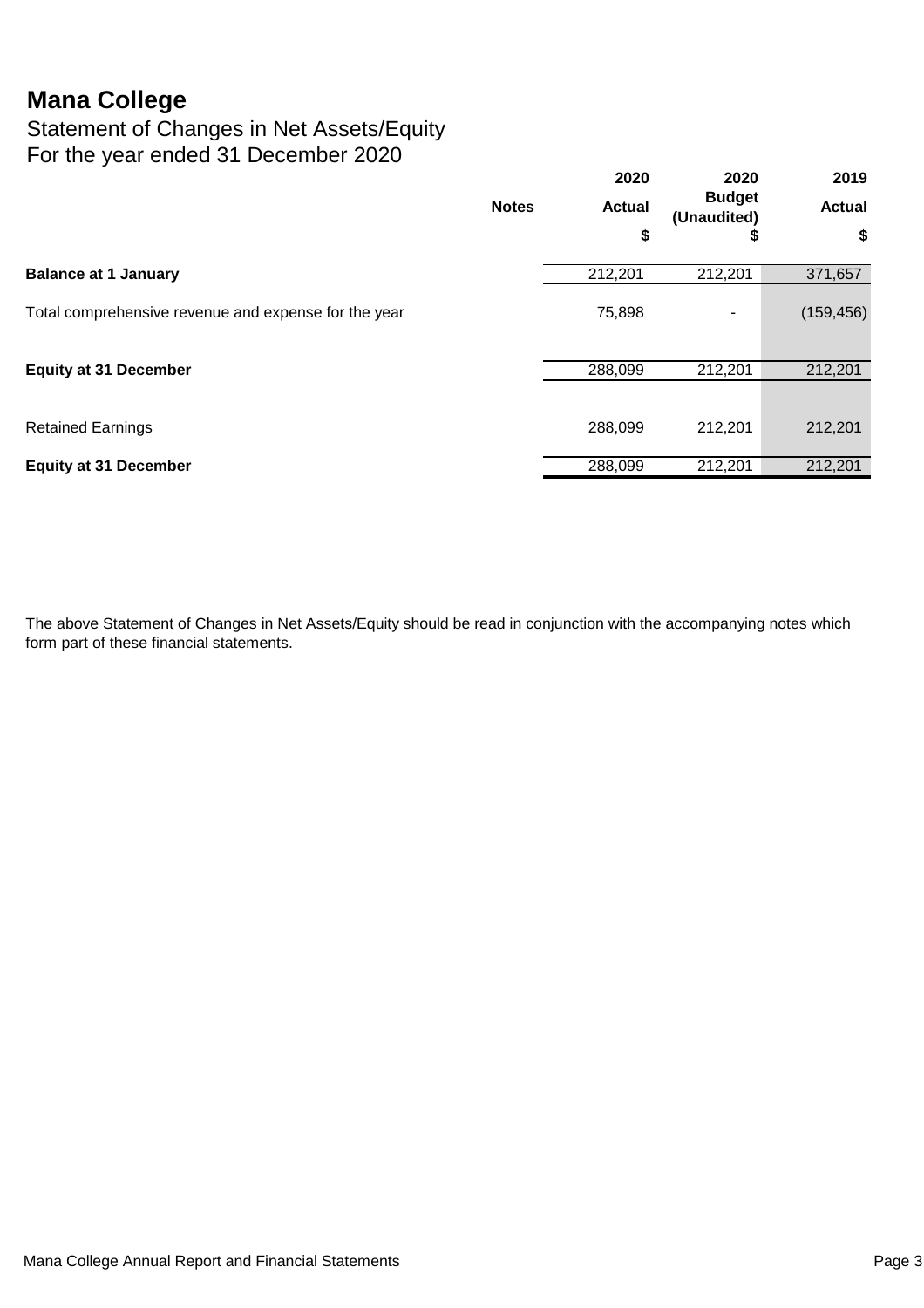Statement of Financial Position As at 31 December 2020

|                                                 |              | 2020                | 2020<br><b>Budget</b> | 2019                |
|-------------------------------------------------|--------------|---------------------|-----------------------|---------------------|
|                                                 | <b>Notes</b> | <b>Actual</b><br>\$ | (Unaudited)<br>S      | <b>Actual</b><br>\$ |
| <b>Current Assets</b>                           |              |                     |                       |                     |
| Cash and Cash Equivalents                       | 8            | 542,396             | 107,051               | 55,870              |
| <b>Accounts Receivable</b>                      | 9            | 330,895             | 325,000               | 386,666             |
| <b>GST Receivable</b>                           |              | 1,157               | 10,000                |                     |
| Prepayments                                     |              | 13,073              | 5,000                 | 5,021               |
|                                                 |              | 887,521             | 447,051               | 447,557             |
| <b>Current Liabilities</b>                      |              |                     |                       |                     |
| <b>GST Payable</b>                              |              |                     |                       | 753                 |
| <b>Accounts Payable</b>                         | 12           | 529,413             | 357,525               | 353,848             |
| Revenue Received in Advance                     | 13           | 245,346             | 15,000                | 18,135              |
| Provision for Cyclical Maintenance              | 14           | 85,333              | 7,111                 | 128,754             |
| Finance Lease Liability - Current Portion       | 15           | 46,163              | 25,000                | 20,947              |
| Funds held for Capital Works Projects           | 16           | 20,531              |                       | 48,969              |
|                                                 |              | 926,786             | 404,636               | 571,406             |
| <b>Working Capital (Deficit)/Surplus</b>        |              | (39, 265)           | 42,415                | (123, 849)          |
| <b>Non-current Assets</b>                       |              |                     |                       |                     |
| Investments                                     | 10           | 2,338               | 2,338                 | 2,338               |
| Property, Plant and Equipment                   | 11           | 497,218             | 390,000               | 489,422             |
|                                                 |              | 499,556             | 392,338               | 491,760             |
| <b>Non-current Liabilities</b>                  |              |                     |                       |                     |
| Provision for Cyclical Maintenance              | 14           | 16,000              | 167,552               | 53,889              |
| <b>Finance Lease Liability</b>                  | 15           | 38,355              | 25,000                | 23,393              |
| Funds held on behalf of Porirua Activity Centre | 17           | 117,837             | 30,000                | 78,428              |
|                                                 |              | 172,192             | 222,552               | 155,710             |
| <b>Net Assets</b>                               |              | 288,099             | 212,201               | 212,201             |
|                                                 |              |                     |                       |                     |
| <b>Equity</b>                                   |              | 288,099             | 212,201               | 212,201             |

The above Statement of Financial Position should be read in conjunction with the accompanying notes which form part of these financial statements.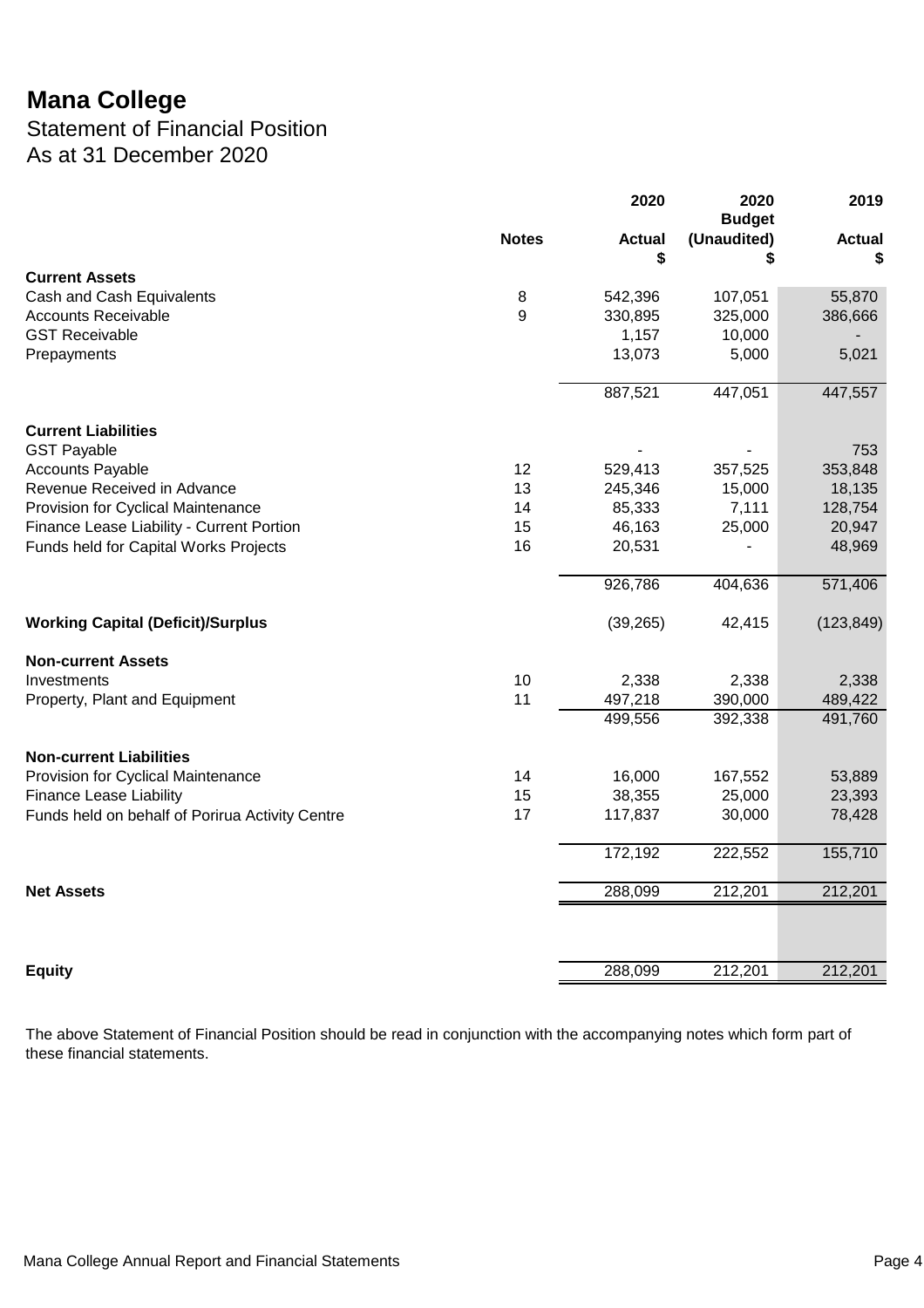### Statement of Cash Flows For the year ended 31 December 2020

|                                                        |             | 2020                | 2020<br><b>Budget</b> | 2019               |
|--------------------------------------------------------|-------------|---------------------|-----------------------|--------------------|
|                                                        | <b>Note</b> | <b>Actual</b><br>\$ | (Unaudited)<br>S      | <b>Actual</b><br>S |
| <b>Cash flows from Operating Activities</b>            |             |                     |                       |                    |
| <b>Government Grants</b>                               |             | 2,063,677           | 1,563,268             | 1,612,579          |
| <b>Locally Raised Funds</b>                            |             | 504,610             | 141,833               | 176,805            |
| Hostel                                                 |             |                     | (3,030)               |                    |
| Goods and Services Tax (net)                           |             | (1,908)             | (10, 753)             | 14,142             |
| Payments to Employees                                  |             | (1,251,617)         | (888, 746)            | (973,006)          |
| <b>Payments to Suppliers</b>                           |             | (762, 532)          | (634, 463)            | (940, 569)         |
| Cyclical Maintenance Payments in the year              |             |                     | (24, 620)             |                    |
| <b>Interest Paid</b>                                   |             | (8,041)             | (550)                 | (2,879)            |
| <b>Interest Received</b>                               |             | 1,415               | (99)                  | 6,636              |
| Net cash from Operating Activities                     |             | 545,604             | 142,840               | (106, 292)         |
| <b>Cash flows from Investing Activities</b>            |             |                     |                       |                    |
| Proceeds from Sale of PPE (and Intangibles)            |             | (35, 227)           |                       | (12, 381)          |
| Purchase of PPE (and Intangibles)                      |             | (35, 298)           | 78                    | (75, 150)          |
| Net cash to Investing Activities                       |             | (70, 525)           | 78                    | (87, 531)          |
| <b>Cash flows from Financing Activities</b>            |             |                     |                       |                    |
| <b>Finance Lease Payments</b>                          |             | (44, 625)           | 5,660                 | (21, 641)          |
| Funds Administered on Behalf of Third Parties          |             | 84,511              | (48, 428)             | 89,368             |
| <b>Funds Held for Capital Works Projects</b>           |             | (28, 439)           | (48,969)              | (1,765)            |
| Net cash from Financing Activities                     |             | 11,447              | (91, 737)             | 65,962             |
| Net (decrease)/increase in cash and cash equivalents   |             | 486,526             | 51,181                | (127, 861)         |
| Cash and cash equivalents at the beginning of the year | 8           | 55,870              | 55,870                | 183,731            |
| Cash and cash equivalents at the end of the year       | 8           | 542,396             | 107,051               | 55,870             |

The statement of cash flows records only those cash flows directly within the control of the School. This means centrally funded teachers' salaries and the use of land and buildings grant and expense have been excluded.

The above Cash Flow Statement should be read in conjunction with the accompanying notes which form part of these financial statements.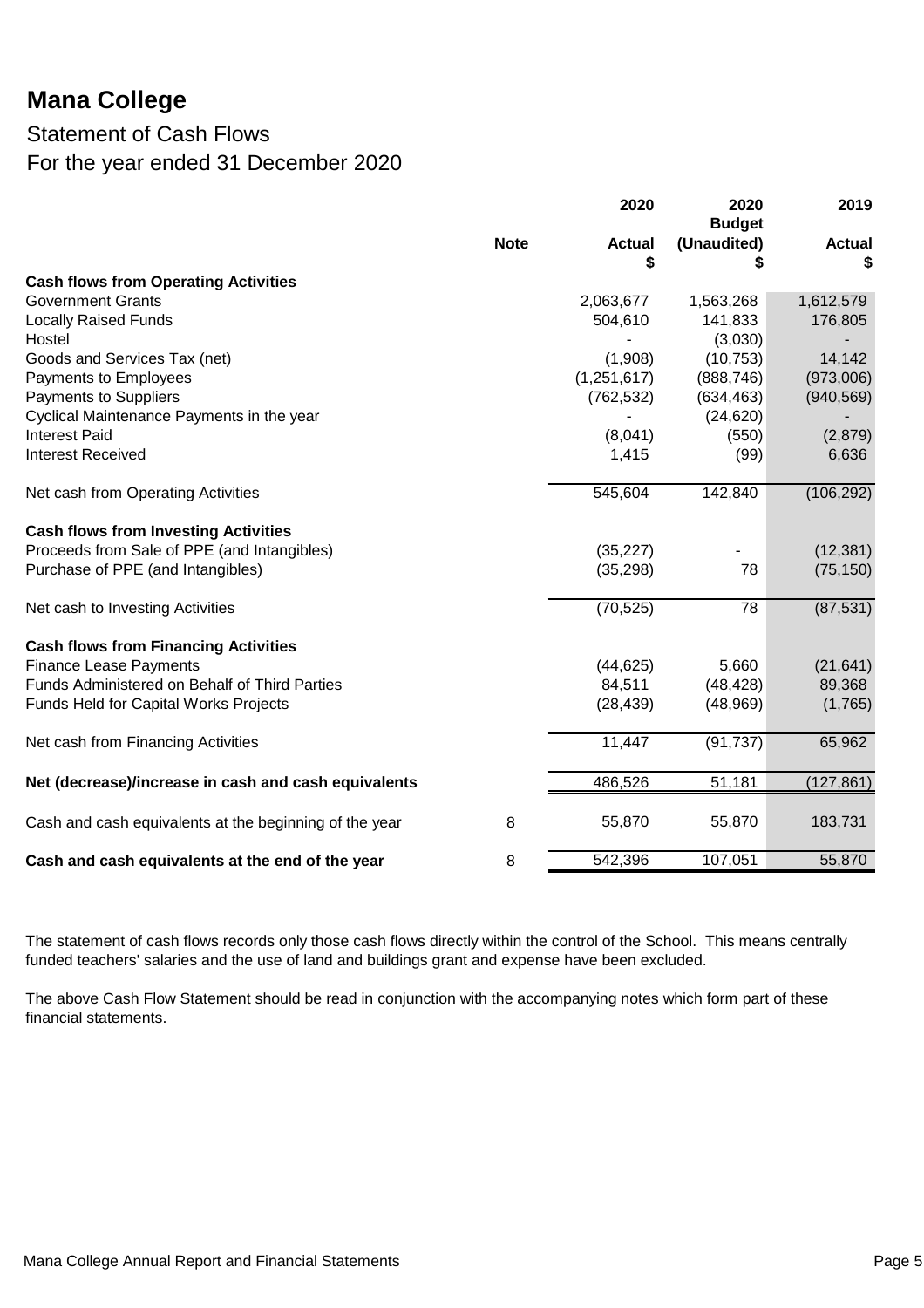Notes to the Financial Statements For the year ended 31 December 2020

#### **1. Statement of Accounting Policies**

#### **a) Reporting Entity**

Mana College (the School) is a Crown entity as specified in the Crown Entities Act 2004 and a school as described in the Education and Training Act 2020. The Board of Trustees (the Board) is of the view that the School is a public benefit entity for financial reporting purposes.

#### **b) Basis of Preparation**

#### *Reporting Period*

The financial reports have been prepared for the period 1 January 2020 to 31 December 2020 and in accordance with the requirements of the Public Finance Act 1989.

#### *Basis of Preparation*

The financial statements have been prepared on a going concern basis, and the accounting policies have been consistently applied throughout the period.

#### *Financial Reporting Standards Applied*

The Education and Training Act 2020 requires the School, as a Crown entity, to prepare financial statements in accordance with generally accepted accounting practice. The financial statements have been prepared in accordance with generally accepted accounting practice in New Zealand, applying Public Sector Public Benefit Entity (PBE) Standards Reduced Disclosure Regime as appropriate to public benefit entities that qualify for Tier 2 reporting. The school is considered a Public Benefit Entity as it meets the criteria specified as "having a primary objective to provide goods and/or services for community or social benefit and where any equity has been provided with a view to supporting that primary objective rather than for financial return to equity holders".

#### *PBE Accounting Standards Reduced Disclosure Regime*

The School qualifies for Tier 2 as the school is not publicly accountable and is not considered large as it falls below the expenditure threshold of \$30 million per year. All relevant reduced disclosure concessions have been taken.

#### *Measurement Base*

The financial statements are prepared on the historical cost basis unless otherwise noted in a specific accounting policy.

#### *Presentation Currency*

These financial statements are presented in New Zealand dollars, rounded to the nearest dollar.

#### *Specific Accounting Policies*

The accounting policies used in the preparation of these financial statements are set out below.

#### *Critical Accounting Estimates And Assumptions*

The preparation of financial statements requires management to make judgements, estimates and assumptions that affect the application of accounting policies and the reported amounts of assets, liabilities, revenue and expenses. Actual results may differ from these estimates.

Estimates and underlying assumptions are reviewed on an ongoing basis. Revisions to accounting estimates are recognised in the period in which the estimate is revised and in any future periods affected.

#### *Useful lives of property, plant and equipment*

The School reviews the estimated useful lives of property, plant and equipment at the end of each reporting date. The School believes that the estimated useful lives of the property, plant and equipment as disclosed in the Significant Accounting Policies are appropriate to the nature of the property, plant and equipment at reporting date. Property, plant and equipment is disclosed at note 11.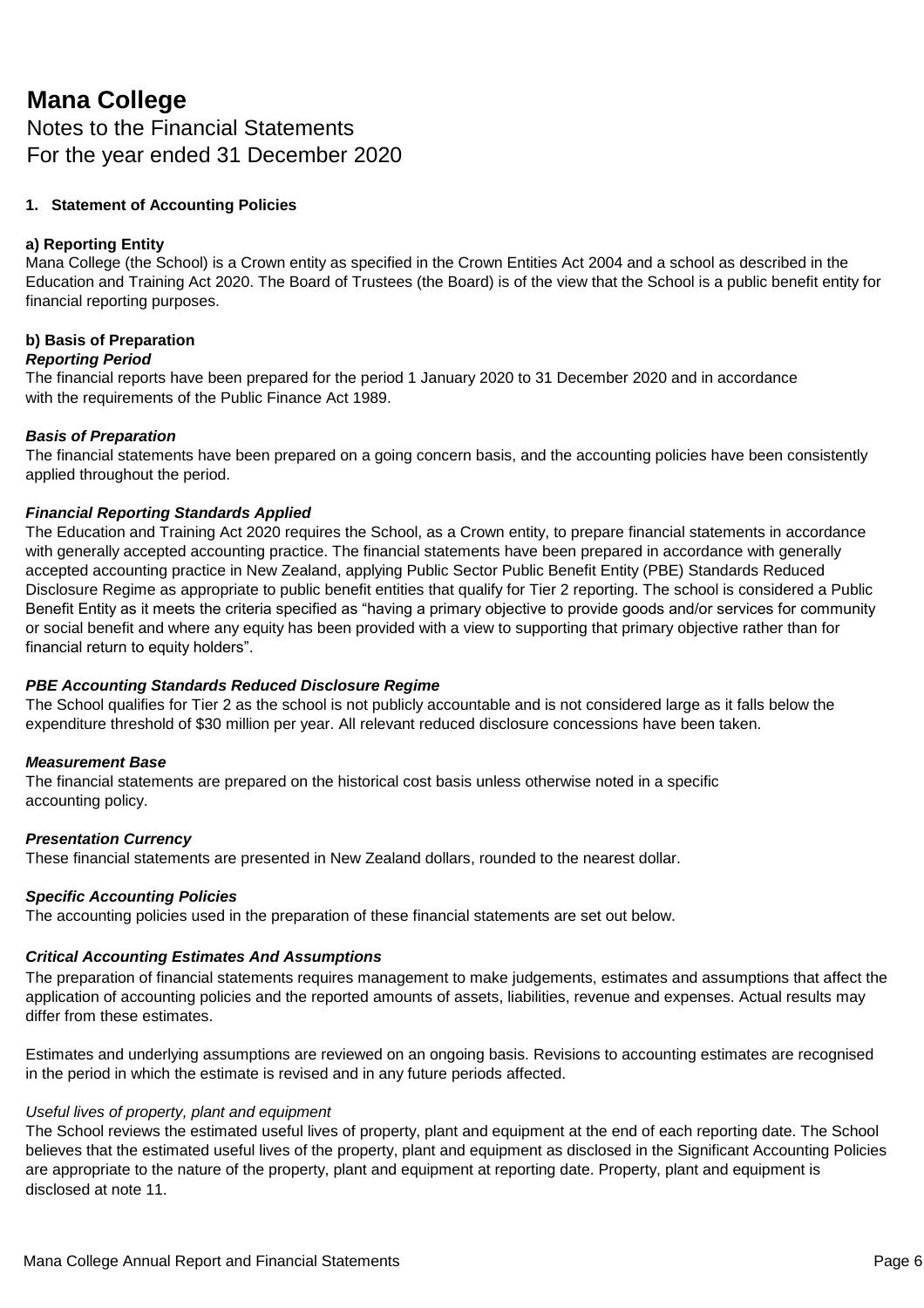### Notes to the Financial Statements For the year ended 31 December 2020

### **1. Statement of Accounting Policies**

#### *Cyclical Maintenance*

A school recognises its obligation to maintain the Ministry's buildings in a good state of repair as a provision for cyclical maintenance. This provision relates mainly to the painting of the school buildings. The estimate is based on the school's long term maintenance plan which is prepared as part of its 10 Year Property Planning process. During the year, the Board assesses the reasonableness of its 10 Year Property Plan on which the provision is based. Cyclical maintenance is disclosed at note 14.

#### *Critical Judgements in applying accounting policies*

Management has exercised the following critical judgements in applying accounting policies:

#### *Classification of leases*

Determining whether a lease is a finance lease or an operating lease requires judgement as to whether the lease transfers substantially all the risks and rewards of ownership to the school. Judgement is required on various aspects that include, but are not limited to, the fair value of the leased asset, the economic life of the leased asset, whether or not to include renewal options in the lease term, and determining an appropriate discount rate to calculate the present value of the minimum lease payments. Classification as a finance lease means the asset is recognised in the statement of financial position as property, plant, and equipment, whereas for an operating lease no such asset is recognised.

#### *Recognition of grants*

The School reviews the grants monies received at the end of each reporting period and whether any require a provision to carryforward amounts unspent. The School believes all grants received have been appropriately recognised as a liability if required. Government grants are disclosed at note 2.

#### **c) Revenue Recognition**

#### *Government Grants*

The school receives funding from the Ministry of Education. The following are the main types of funding that the School receives;

Operational grants are recorded as revenue when the School has the rights to the funding, which is in the year that the funding is received.

Teachers salaries grants are recorded as revenue when the School has the rights to the funding in the salary period they relate to. The grants are not received in cash by the School and are paid directly to teachers by the Ministry of Education.

Use of land and buildings grants are recorded as revenue in the period the School uses the land and buildings. These are not received in cash by the School as they equate to the deemed expense for using the land and buildings which are owned by the Crown.

#### *Other Grants*

Other grants are recorded as revenue when the School has the rights to the funding, unless there are unfulfilled conditions attached to the grant, in which case the amount relating to the unfulfilled conditions is recognised as a liability and released to revenue as the conditions are fulfilled.

#### *Donations, Gifts and Bequests*

Donations, gifts and bequests are recorded as revenue when their receipt is formally acknowledged by the School.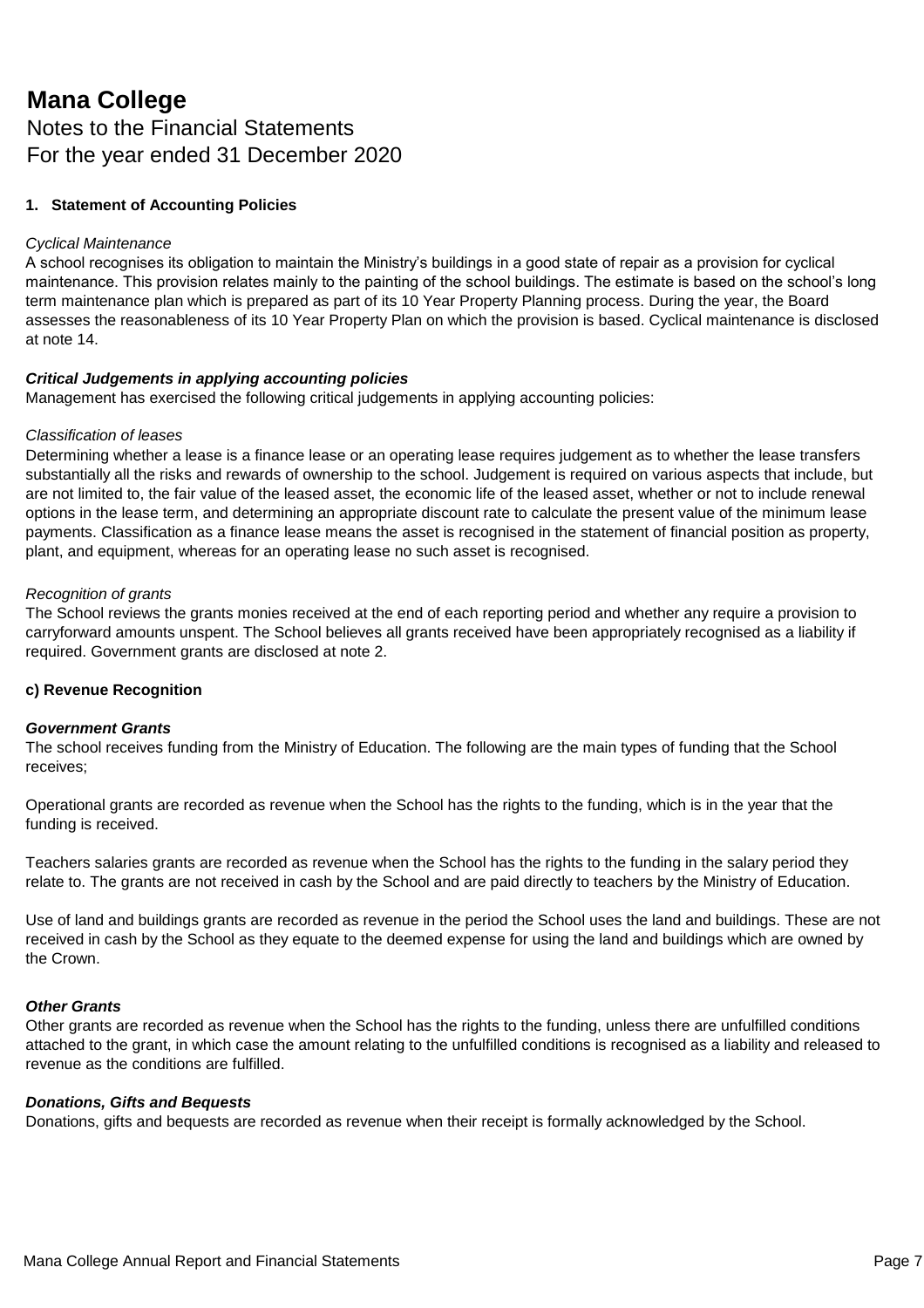Notes to the Financial Statements For the year ended 31 December 2020

#### **1. Statement of Accounting Policies**

#### *Interest Revenue*

Interest Revenue earned on cash and cash equivalents and investments is recorded as revenue in the period it is earned.

#### **d) Use of Land and Buildings Expense**

The property from which the School operates is owned by the Crown and managed by the Ministry of Education on behalf of the Crown. The School's use of the land and buildings as occupant is based on a property occupancy document as gazetted by the Ministry. The expense is based on an assumed market rental yield on the value of land and buildings as used for rating purposes. This is a non-cash expense that is offset by a non-cash grant from the Ministry.

#### **e) Operating Lease Payments**

Payments made under operating leases are recognised in the Statement of Comprehensive Revenue and Expense on a straight line basis over the term of the lease.

#### **f) Finance Lease Payments**

Finance lease payments are apportioned between the finance charge and the reduction of the outstanding liability. The finance charge is allocated to each period during the lease term on an effective interest basis.

#### **g) Cash and Cash Equivalents**

Cash and cash equivalents include cash on hand, bank balances, deposits held at call with banks, and other short term highly liquid investments with original maturities of 90 days or less, and bank overdrafts. The carrying amount of cash and cash equivalents represent fair value.

#### **h) Accounts Receivable**

Short-term receivables are recorded at the amount due, less an allowance for credit losses (uncollectable debts). The schools receivables are largely made up of funding from the Ministry of Education, therefore the level of uncollectable debts is not considered to be material. However, short-term receivables are written off when there is no reasonable expectation of recovery.

#### **i) Inventories**

Inventories are consumable items held for sale and comprise of stationery and school uniforms. They are stated at the lower of cost and net realisable value. Cost is determined on a first in, first out basis. Net realisable value is the estimated selling price in the ordinary course of activities less the estimated costs necessary to make the sale. Any write down from cost to net realisable value is recorded as an expense in the Statement of Comprehensive Revenue and Expense in the period of the write down.

#### **j) Investments**

Bank term deposits are initially measured at the amount invested. Interest is subsequently accrued and added to the investment balance. A loss allowance for expected credit losses is recognised if the estimated loss allowance is not trivial.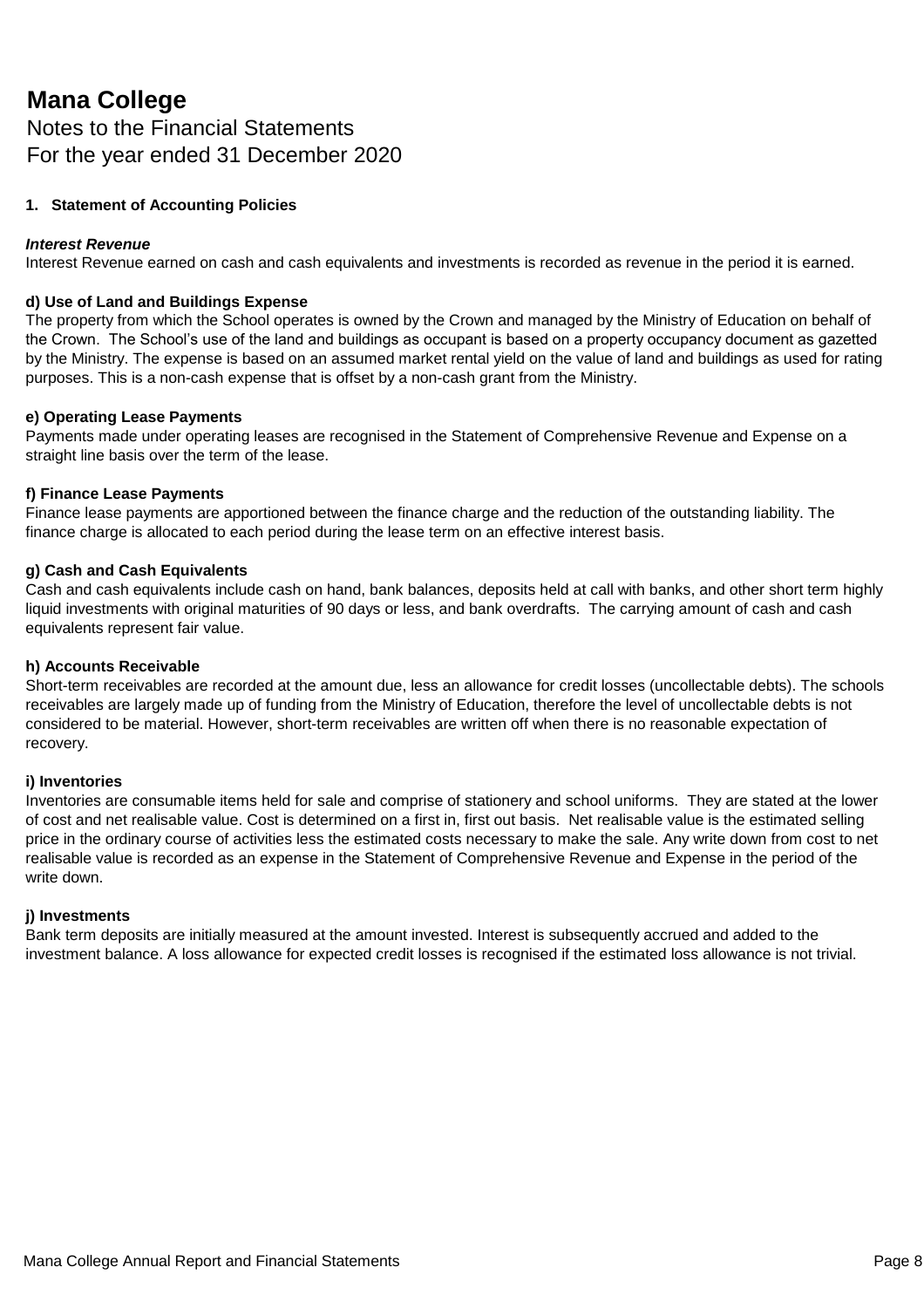### Notes to the Financial Statements For the year ended 31 December 2020

#### **1. Statement of Accounting Policies**

#### **k) Property, Plant and Equipment**

Land and buildings owned by the Crown are excluded from these financial statements. The Board's use of the land and buildings as 'occupant' is based on a property occupancy document.

Improvements to buildings owned by the Crown are recorded at cost, less accumulated depreciation and impairment losses.

Property, plant and equipment are recorded at cost or, in the case of donated assets, fair value at the date of receipt, less accumulated depreciation and impairment losses. Cost or fair value as the case may be, includes those costs that relate directly to bringing the asset to the location where it will be used and making sure it is in the appropriate condition for its intended use.

Property, plant and equipment acquired with individual values under \$500 are not capitalised, they are recognised as an expense in the Statement of Comprehensive Revenue and Expense.

Gains and losses on disposals (*i.e.* sold or given away) are determined by comparing the proceeds received with the carrying amounts (*i.e.* the book value). The gain or loss arising from the disposal of an item of property, plant and equipment is recognised in the Statement of Comprehensive Revenue and Expense.

#### *Finance Leases*

A finance lease transfers to the lessee substantially all the risks and rewards incidental to ownership of an asset, whether or not title is eventually transferred. At the start of the lease term, finance leases are recognised as assets and liabilities in the statement of financial position at the lower of the fair value of the leased asset or the present value of the minimum lease payments. The finance charge is charged to the surplus or deficit over the lease period so as to produce a constant periodic rate of interest on the remaining balance of the liability. The amount recognised as an asset is depreciated over its useful life. If there is no reasonable certainty whether the school will obtain ownership at the end of the lease term, the asset is fully depreciated over the shorter of the lease term and its useful life.

#### *Depreciation*

Property, plant and equipment except for library resources are depreciated over their estimated useful lives on a straight line basis. Library resources are depreciated on a diminishing value basis. Depreciation of all assets is reported in the Statement of Comprehensive Revenue and Expense.

The estimated useful lives of the assets are:

- Building improvements **20 years** 20 years Furniture and equipment **10** years 10 years 10 years 10 years Information and communication technology 5 - 10 years Motor Vehicles **10** years 10 years 10 years 10 years 10 years 10 years 10 years 10 years 10 years 10 years 10 years 10 years 10 years 10 years 10 years 10 years 10 years 10 years 10 years 10 years 10 years 10 years 10 year Library resources 12.5% Diminishing value Leased assets Over Life of the Lease
	-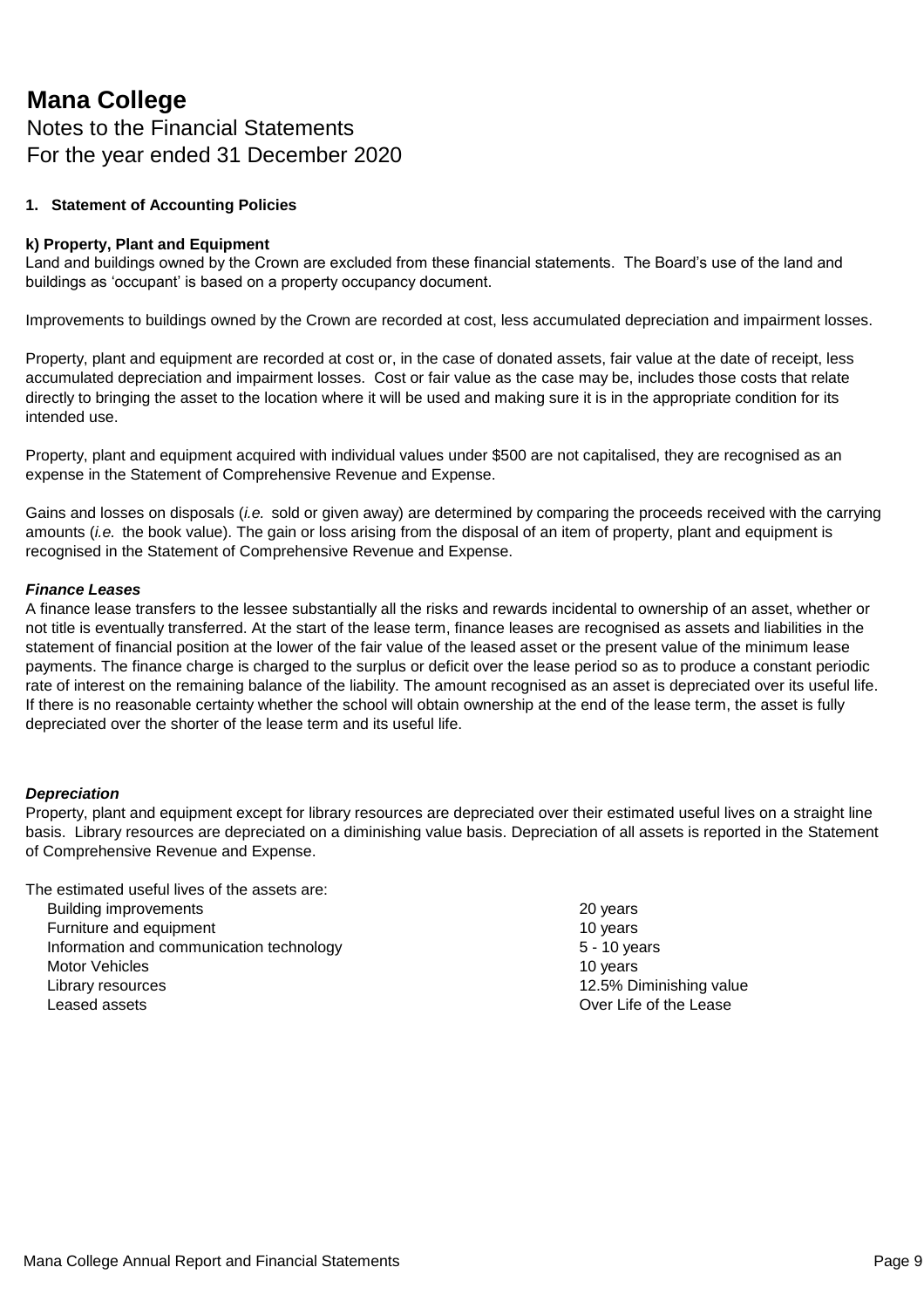### **Mana College** Notes to the Financial Statements For the year ended 31 December 2020

#### **1. Statement of Accounting Policies**

#### **l) Intangible Assets**

#### *Software costs*

Computer software acquired by the School are capitalised on the basis of the costs incurred to acquire and bring to use the specific software. Costs associated with subsequent maintenance or licensing of software are recognised as an expense in the Statement of Comprehensive Revenue and Expense when incurred.

Computer software licences with individual values under \$1,000 are not capitalised, they are recognised as an expense in the Statement of Comprehensive Revenue and Expense when incurred.

Computer software that the school receives from the Ministry of Education is normally acquired through a non-exchange transaction and is not of a material amount. Its fair value can be assessed at time of acquisition if no other methods lead to a fair value determination. Computer software purchased directly from suppliers at market rates are considered exchange transactions and the fair value is the amount paid for the software.

The carrying value of software is amortised on a straight line basis over its useful life. The useful life of software is estimated as three years. The amortisation charge for each period and any impairment loss is recorded in the Statement of Comprehensive Revenue and Expense.

#### **m) Impairment of property, plant, and equipment and intangible assets**

The school does not hold any cash generating assets. Assets are considered cash generating where their primary objective is to generate a commercial return.

#### *Non cash generating assets*

Property, plant, and equipment and intangible assets held at cost that have a finite useful life are reviewed for impairment whenever events or changes in circumstances indicate that the carrying amount may not be recoverable. An impairment loss is recognised for the amount by which the asset's carrying amount exceeds its recoverable service amount. The recoverable service amount is the higher of an asset's fair value less costs to sell and value in use.

Value in use is determined using an approach based on either a depreciated replacement cost approach, restoration cost approach, or a service units approach. The most appropriate approach used to measure value in use depends on the nature of the impairment and availability of information.

If an asset's carrying amount exceeds its recoverable service amount, the asset is regarded as impaired and the carrying amount is written down to the recoverable amount. The total impairment loss is recognised in the surplus or deficit.

The reversal of an impairment loss is recognised in the surplus or deficit.

#### **n) Accounts Payable**

Accounts Payable represents liabilities for goods and services provided to the School prior to the end of the financial year which are unpaid. Accounts Payable are recorded at the amount of cash required to settle those liabilities. The amounts are unsecured and are usually paid within 30 days of recognition.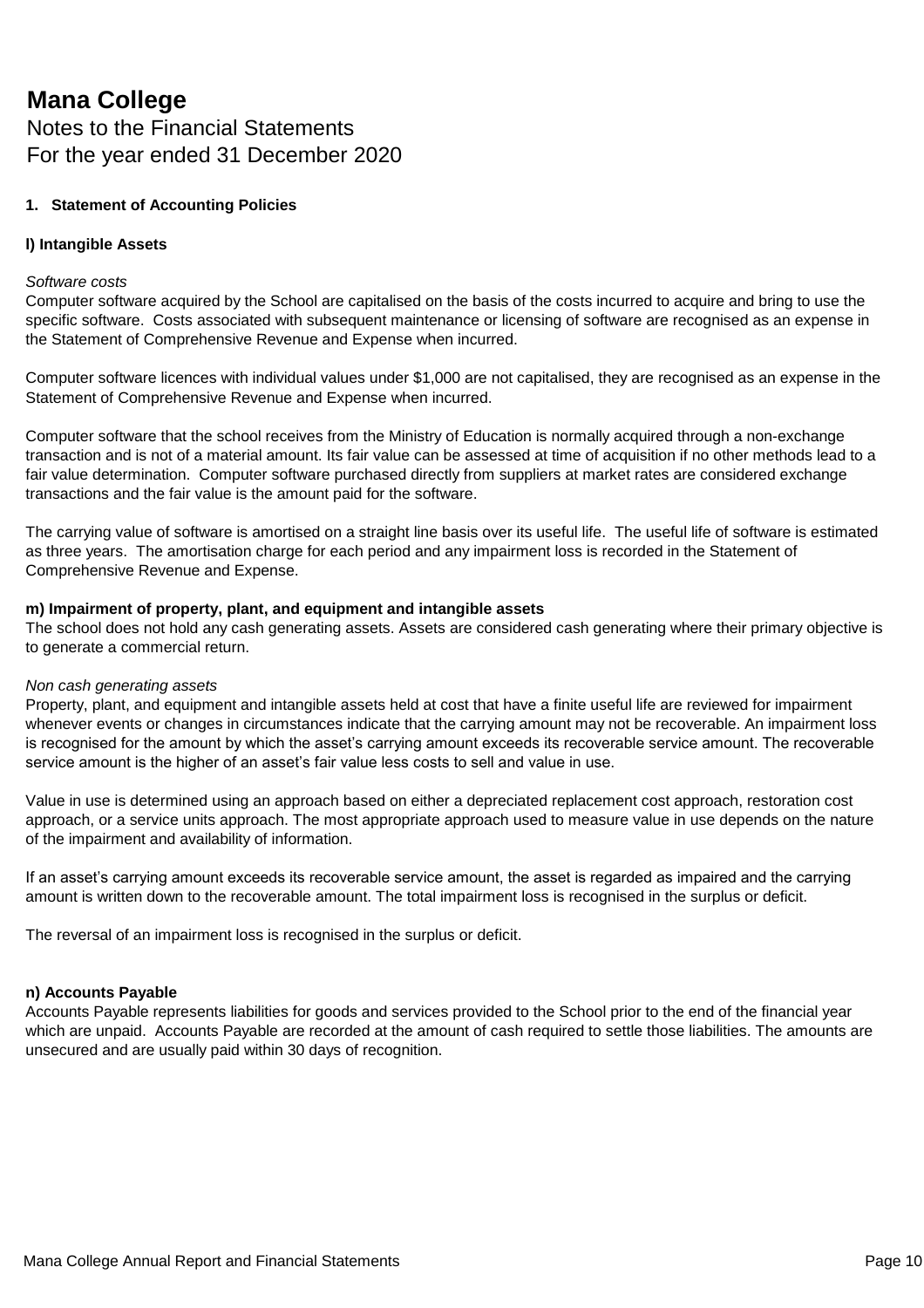### Notes to the Financial Statements For the year ended 31 December 2020

#### **1. Statement of Accounting Policies**

#### **o) Employee Entitlements**

#### *Short-term employee entitlements*

Employee benefits that are due to be settled within 12 months after the end of the period in which the employee renders the related service are measured based on accrued entitlements at current rates of pay. These include salaries and wages accrued up to balance date, and also annual leave earned, by non teaching staff, to but not yet taken at balance date.

#### *Long-term employee entitlements*

Employee benefits that are due to be settled beyond 12 months after the end of the period in which the employee renders the related service, such as long service leave and retirement gratuities, have been calculated on an actuarial basis. The calculations are based on:

• likely future entitlements accruing to staff, based on years of service, years to entitlement, the likelihood that staff will reach the point of entitlement, and contractual entitlement information; and • the present value of the estimated future cash flows.

#### **p) Revenue Received in Advance**

Revenue received in advance relates to fees received from students and grants received where there are unfulfilled obligations for the School to provide services in the future. The fees are recorded as revenue as the obligations are fulfilled and the fees earned.

The School holds sufficient funds to enable the refund of unearned fees in relation to international students, should the School be unable to provide the services to which they relate.

#### **q) Funds Held in Trust**

Funds are held in trust where they have been received by the School for a specified purpose, or are being held on behalf of a third party and these transactions are not recorded in the Statement of Revenue and Expense. The School holds sufficient funds to enable the funds to be used for their intended purpose at any time.

#### **r) Shared Funds**

Shared Funds are held on behalf of a cluster of participating schools as agreed with the Ministry of Education. The cluster of schools operate activities outside of school control. These amounts are not recorded in the Statement of Revenue and Expense. The School holds sufficient funds to enable the funds to be used for their intended purpose.

#### **s) Provision for Cyclical Maintenance**

The property from which the School operates is owned by the Crown, and is vested in the Ministry. The Ministry has gazetted a property occupancy document that sets out the Board's property maintenance responsibilities. The Board is responsible for maintaining the land, buildings and other facilities on the School site in a state of good order and repair.

Cyclical maintenance, which involves painting the interior and exterior of the School, makes up the most significant part of the Board's responsibilities outside day-to-day maintenance. The provision for cyclical maintenance represents the obligation the Board has to the Ministry and is based on the Board's ten year property plan (10YPP).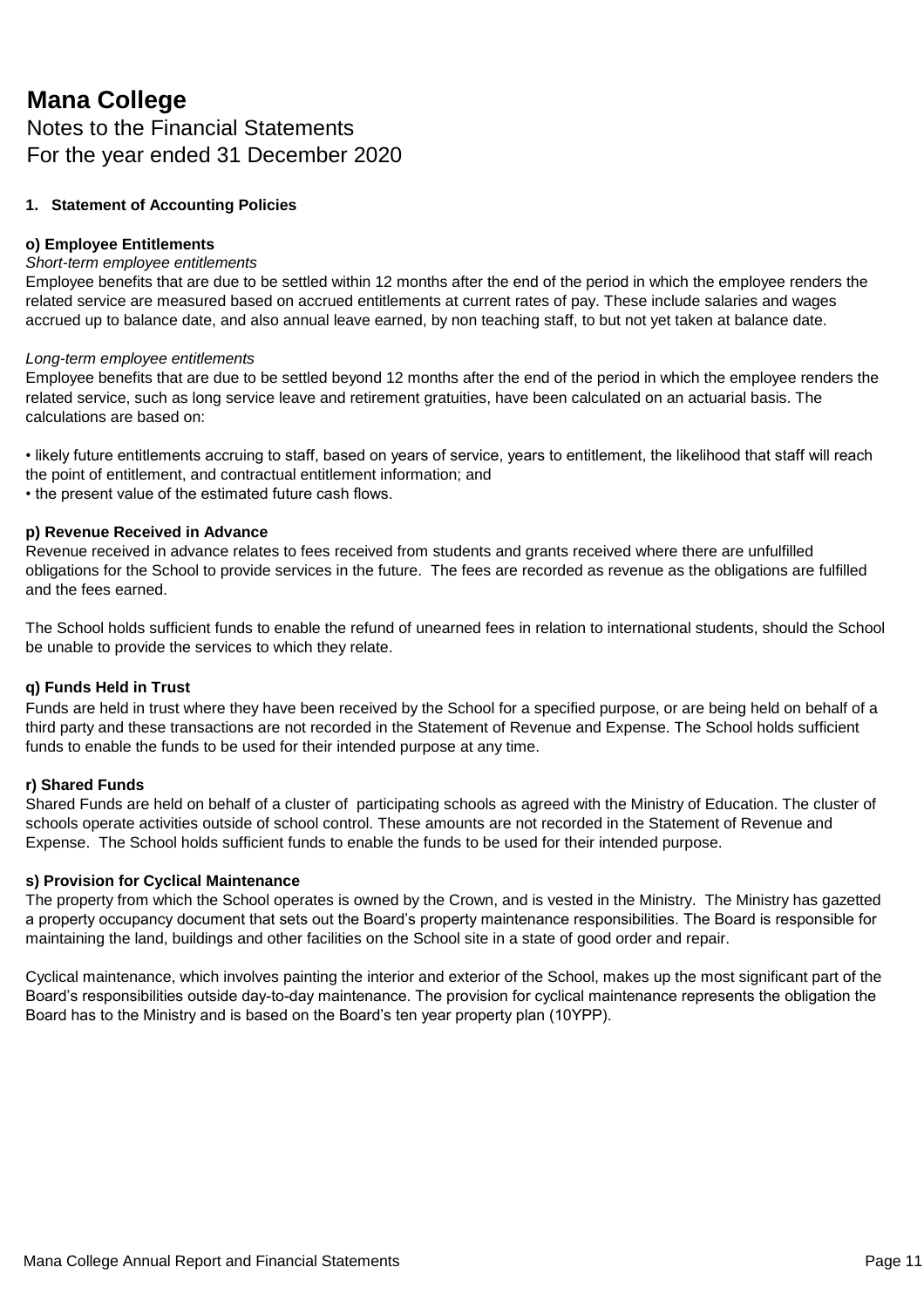### Notes to the Financial Statements For the year ended 31 December 2020

#### **1. Statement of Accounting Policies**

#### **t) Financial Instruments**

The School's financial assets comprise cash and cash equivalents, accounts receivable, and investments. All of these financial assets, except for investments that are shares, are categorised as 'financial assets measured at amortised cost' for accounting purposes in accordance with financial reporting standards.

Investments that are shares are categorised as 'financial assets at fair value through other comprehensive revenue and expense' for accounting purposes in accordance with financial reporting standards.

The School's financial liabilities comprise accounts payable, borrowings and finance lease liability. All of these financial liabilities are categorised as "financial liabilities measured at amortised cost" for accounting purposes in accordance with financial reporting standards.

#### **u) Goods and Services Tax (GST)**

The financial statements have been prepared on a GST exclusive basis, with the exception of accounts receivable and accounts payable which are stated as GST inclusive.

The net amount of GST paid to, or received from, the IRD, including the GST relating to investing and financing activities, is classified as a net operating cash flow in the statements of cash flows.

Commitments and contingencies are disclosed exclusive of GST.

#### **v) Budget Figures**

The budget figures are extracted from the School budget that was approved by the Board at the start of the year.

#### **w) Services received in-kind**

From time to time the School receives services in-kind, including the time of volunteers. The School has elected not to recognise services received in kind in the Statement of Comprehensive Revenue and Expense.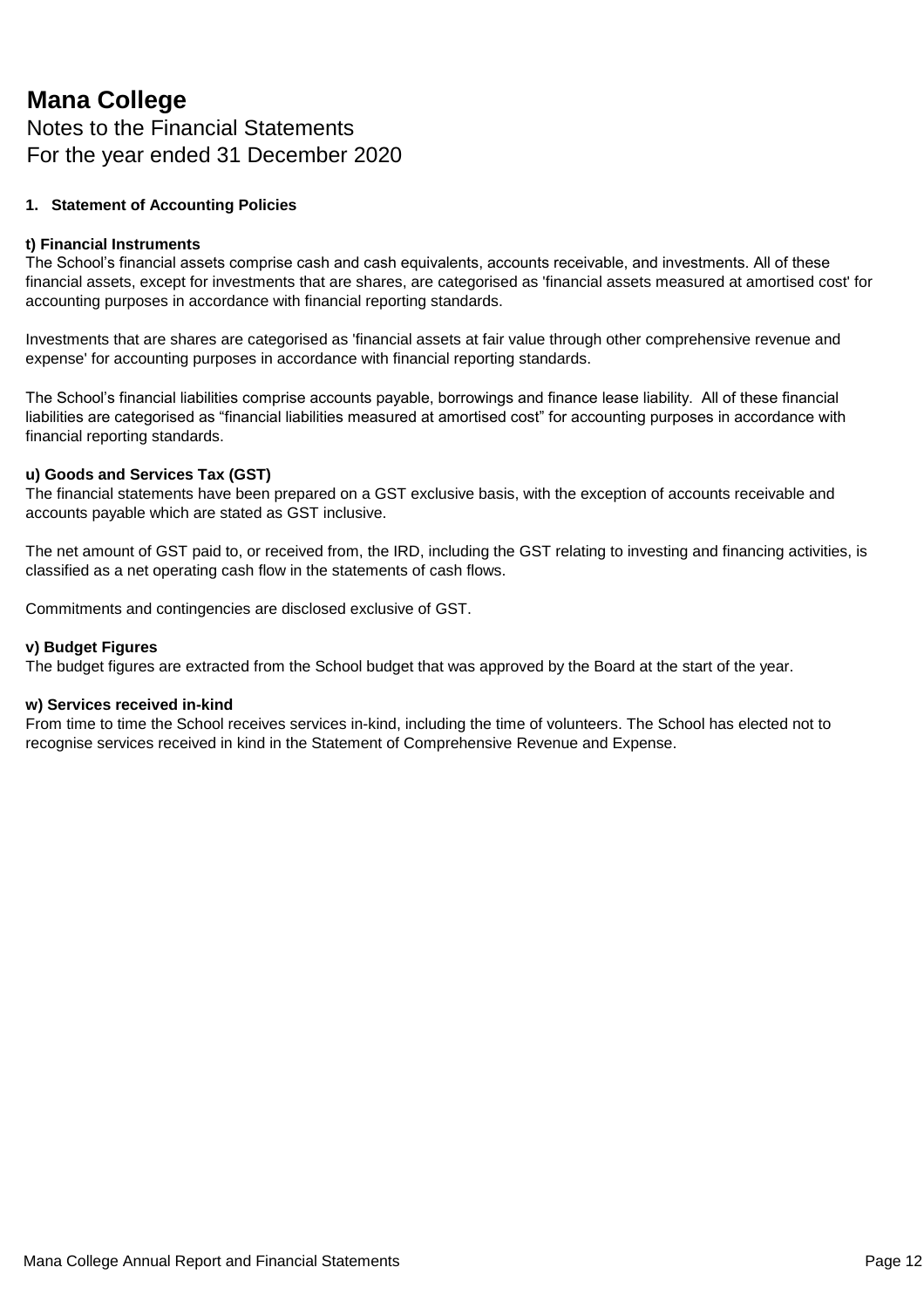Notes to the Financial Statements For the year ended 31 December 2020

#### **2. Government Grants**

| 2020          | 2020<br><b>Budget</b> | 2019          |
|---------------|-----------------------|---------------|
| <b>Actual</b> | (Unaudited)           | <b>Actual</b> |
|               |                       |               |
| 1,591,382     | 1,307,882             | 1,262,478     |
| 3,787,236     | 2,972,021             | 3,604,725     |
| 763,661       | 663,937               | 914,369       |
| 1.541         |                       | 517           |
| 463,275       | 255,386               | 339,106       |
| 7,479         |                       | 4,024         |
|               |                       |               |
| 6,614,574     | 5,199,226             | 6,125,218     |
|               |                       |               |

The school has opted in to the donations scheme for this year. Total amount received was \$69,600.

Other MOE Grants total includes additional COVID-19 funding totalling \$59,830 for the year ended 31 December 2020.

#### **3. Locally Raised Funds**

Local funds raised within the School's community are made up of:

|                                           | 2020          | 2020<br><b>Budget</b> | 2019          |
|-------------------------------------------|---------------|-----------------------|---------------|
|                                           | <b>Actual</b> | (Unaudited)           | <b>Actual</b> |
| Revenue                                   | S             |                       | S             |
| <b>Donations</b>                          | 7,246         |                       | 4,585         |
| Bequests & Grants                         | 34,030        |                       | 26,540        |
| Activities                                | 73,581        | 54,858                | 71,066        |
| Trading                                   | 5,412         |                       | 35,430        |
| Fundraising                               | 24,251        | 9,500                 | 34,945        |
| Other Revenue                             | 47,159        | 15,831                | 55,225        |
|                                           | 191,679       | 80,189                | 227,791       |
| <b>Expenses</b>                           |               |                       |               |
| Activities                                | 84,149        | 44,693                | 89,899        |
| Trading                                   | 2,173         |                       | 48,356        |
| Fundraising (Costs of Raising Funds)      | 18,093        |                       | 24,424        |
| Other Locally Raised Funds Expenditure    | 3,547         |                       | 5,971         |
|                                           | 107,962       | 44,693                | 168,650       |
| Surplus for the year Locally raised funds | 83,717        | 35,496                | 59,141        |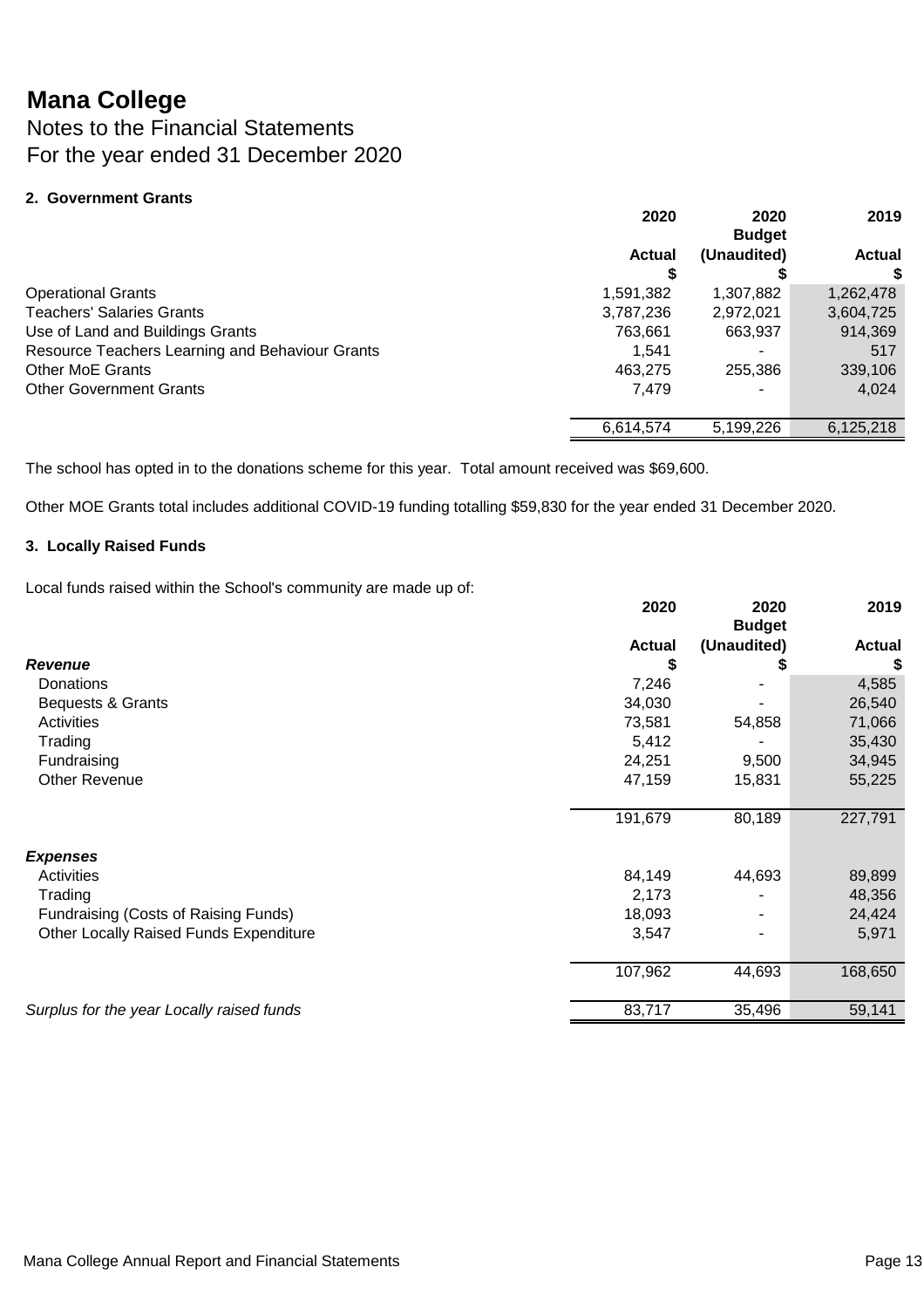### Notes to the Financial Statements For the year ended 31 December 2020

#### **4. Learning Resources**

|                                          | 2020          | 2020<br><b>Budget</b> | 2019          |
|------------------------------------------|---------------|-----------------------|---------------|
|                                          | <b>Actual</b> | (Unaudited)           | <b>Actual</b> |
|                                          |               |                       |               |
| Curricular                               | 208,313       | 211,246               | 218,699       |
| Information and Communication Technology | 83,511        | 33,000                | 47,880        |
| <b>Library Resources</b>                 | 470           | 1,000                 | 578           |
| <b>Employee Benefits - Salaries</b>      | 4,661,947     | 3,568,746             | 4,256,539     |
| <b>Staff Development</b>                 | 10.026        | 20,000                | 19,815        |
|                                          | 4,964,267     | 3,833,992             | 4,543,511     |

#### **5. Administration**

|                                                | 2020          | 2020<br><b>Budget</b> | 2019          |
|------------------------------------------------|---------------|-----------------------|---------------|
|                                                | <b>Actual</b> | (Unaudited)           | <b>Actual</b> |
|                                                | S             |                       | \$            |
| <b>Audit Fee</b>                               | 6,125         | 9,438                 | 13,609        |
| <b>Board of Trustees Fees</b>                  | 3,020         | 6,250                 | 3,790         |
| <b>Board of Trustees Expenses</b>              | 2,973         | 2,000                 | 2,636         |
| Communication                                  | 17,838        | 14,000                | 19,335        |
| Consumables                                    | 9,359         | (731)                 | (9, 166)      |
| <b>Operating Lease</b>                         | (208)         | 6,209                 | 21,589        |
| Other                                          | 47.386        | 39,700                | 63,391        |
| <b>Employee Benefits - Salaries</b>            | 229,692       | 215,951               | 203,235       |
| Insurance                                      | 3,995         |                       | 3,775         |
| Service Providers, Contractors and Consultancy | 7,310         | 16,000                | 12,575        |
| Welfare                                        | 2,518         | 500                   | 680           |
|                                                | 330,008       | 309,317               | 335,449       |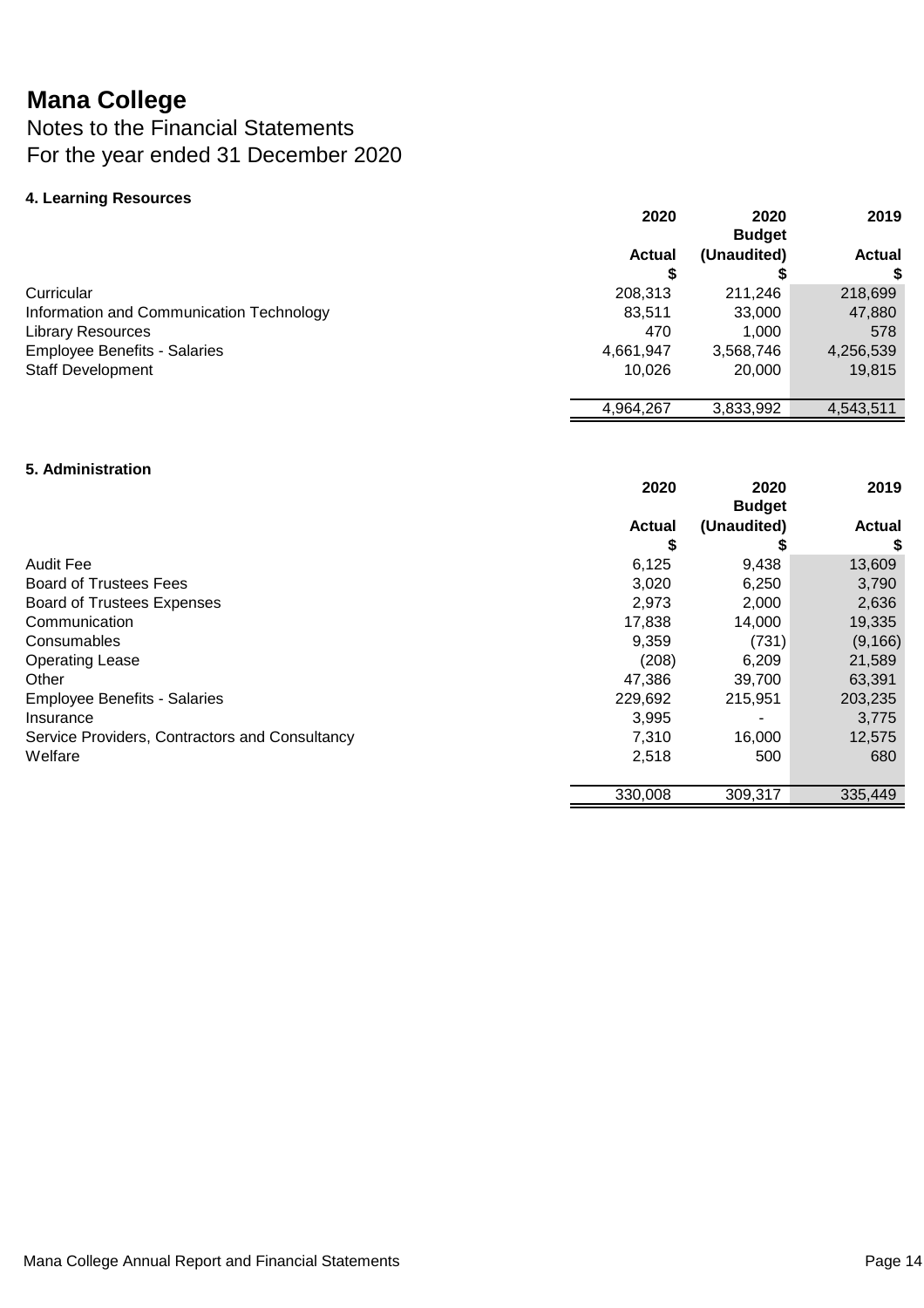### Notes to the Financial Statements For the year ended 31 December 2020

| 6. Property                              |               |                       |           |
|------------------------------------------|---------------|-----------------------|-----------|
|                                          | 2020          | 2020<br><b>Budget</b> | 2019      |
|                                          | <b>Actual</b> | (Unaudited)           | Actual    |
|                                          | \$            |                       | \$        |
| Caretaking and Cleaning Consumables      | 36,629        | 12,200                | 16,506    |
| <b>Consultancy and Contract Services</b> | 153,015       | 93,624                | 126,493   |
| <b>Cyclical Maintenance Provision</b>    | (81, 310)     | 16,640                | 19,689    |
| Grounds                                  | 8,121         | 4,000                 | 21,309    |
| Heat, Light and Water                    | 83,264        | 49,000                | 66,524    |
| Rates                                    | 33,480        | 48,000                | 41,825    |
| Repairs and Maintenance                  | 42,679        | 24,000                | 49,345    |
| Use of Land and Buildings                | 763,661       | 663,937               | 914,369   |
| Security                                 | 4.854         | 6,200                 | 9,395     |
| Vehicles                                 | 25,193        | (1,500)               | 3,363     |
| <b>Employee Benefits - Salaries</b>      | 104.443       | 75,418                | 73,839    |
|                                          | 1,174,029     | 991,519               | 1,342,657 |

The use of land and buildings figure represents 8% of the school's total property value. Property values are established as part of the nation-wide revaluation exercise that is conducted every 30 June for the Ministry of Education's year-end reporting purposes.

#### **7. Depreciation**

|                                          | 2020          | 2020<br><b>Budget</b> | 2019          |
|------------------------------------------|---------------|-----------------------|---------------|
|                                          | <b>Actual</b> | (Unaudited)           | <b>Actual</b> |
|                                          | S             |                       | S             |
| <b>Building Improvements - Crown</b>     | 12,453        | 9,594                 | 12,453        |
| Furniture and Equipment                  | 37,626        | 38,000                | 41,996        |
| Information and Communication Technology | 48,305        | 34,000                | 43,748        |
| <b>Motor Vehicles</b>                    | 65            | 5,000                 | 2,966         |
| <b>Textbooks</b>                         | 505           | 750                   | 580           |
| <b>Leased Assets</b>                     | 47,341        | 10,000                | 21,846        |
| <b>Library Resources</b>                 | 2,107         | 2,000                 | 1,425         |
|                                          |               |                       |               |
|                                          | 148,402       | 99,344                | 125,014       |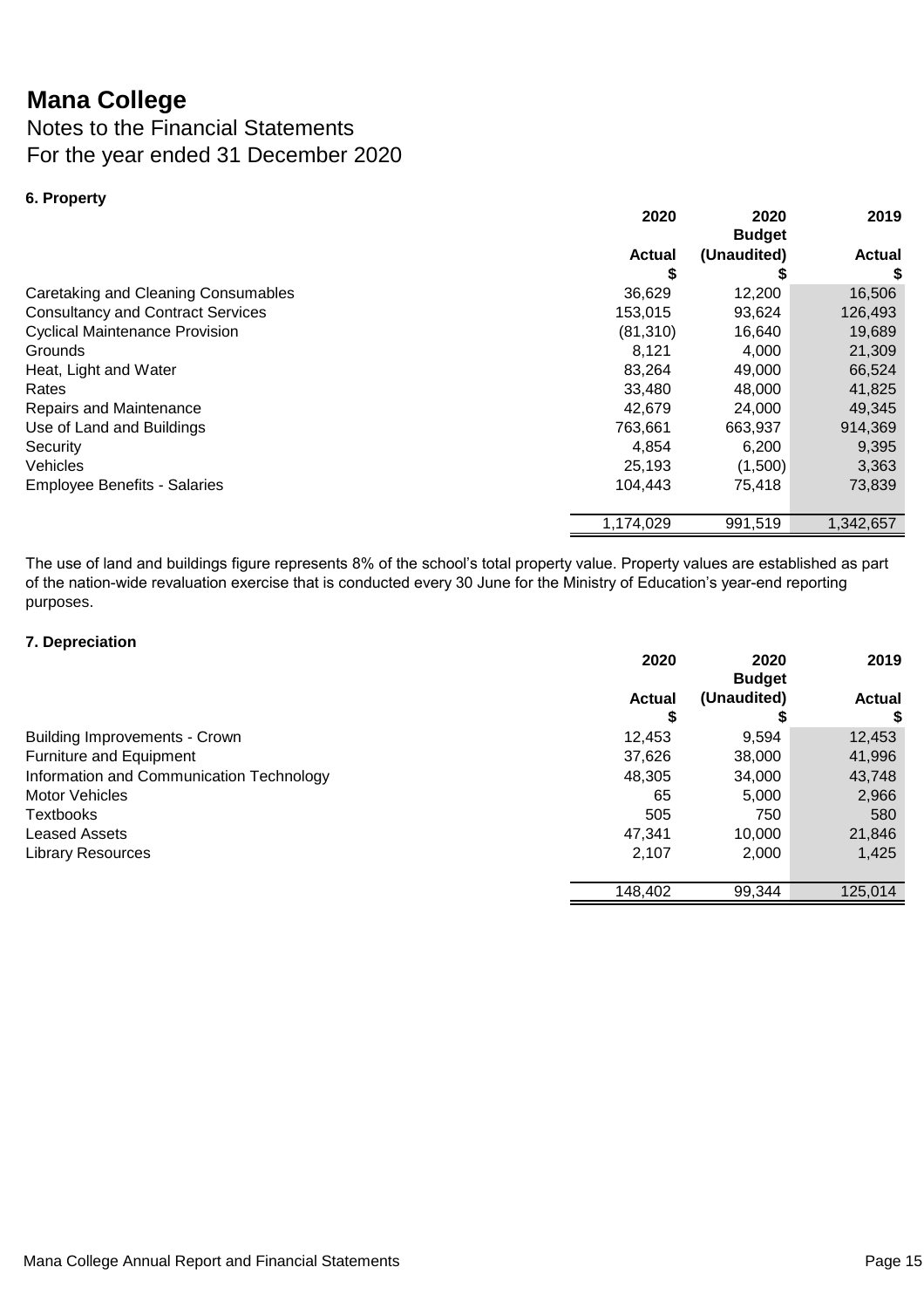Notes to the Financial Statements For the year ended 31 December 2020

#### **8. Cash and Cash Equivalents**

|                                                   | 2020          | 2020<br><b>Budget</b> | 2019          |
|---------------------------------------------------|---------------|-----------------------|---------------|
|                                                   | <b>Actual</b> | (Unaudited)           | <b>Actual</b> |
|                                                   | 5             |                       | S             |
| Cash on Hand                                      | 240           |                       |               |
| ASB Main Account                                  | 94,800        | 21,901                | 21,712        |
| <b>International Students</b>                     |               | 150                   | 153           |
| <b>Cyclical Maintenance</b>                       | 26,871        | 15,000                | 16,854        |
| Depreciation                                      | 11.700        | 20,000                | 9,841         |
| ASB 12-3254-0044197-02                            | 108,267       | 50,000                | 7,310         |
| Short-term Bank Deposits                          | 300,518       | -                     |               |
| Cash and cash equivalents for Cash Flow Statement | 542,396       | 107,051               | 55,870        |

The carrying value of short-term deposits with original maturity dates of 90 days or less approximates their fair value.

Of the \$542,396 Cash and Cash Equivalents, \$20,531 is held by the School on behalf of the Ministry of Education. These funds are required to be spent in 2021 on Crown owned school buildings under the School's Five Year Property Plan.

#### **9. Accounts Receivable**

|                                                                                      | 2020              | 2020<br><b>Budget</b> | 2019               |
|--------------------------------------------------------------------------------------|-------------------|-----------------------|--------------------|
|                                                                                      | <b>Actual</b>     | (Unaudited)           | <b>Actual</b>      |
|                                                                                      | S                 |                       | \$                 |
| <b>Receivables</b>                                                                   | 35,929            | 59,900                | 121,646            |
| Interest Receivable                                                                  | 70                | 100                   |                    |
| <b>Teacher Salaries Grant Receivable</b>                                             | 294,896           | 265,000               | 265,016            |
|                                                                                      | 330,895           | 325,000               | 386,666            |
| Receivables from Exchange Transactions<br>Receivables from Non-Exchange Transactions | 35,999<br>294,896 | 60.000<br>265,000     | 121,650<br>265,016 |
|                                                                                      | 330,895           | 325,000               | 386,666            |
|                                                                                      |                   |                       |                    |

#### **10. Investments**

The School's investment activities are classified as follows:

|                                    | 2020          | 2020<br><b>Budget</b> | 2019                |
|------------------------------------|---------------|-----------------------|---------------------|
|                                    | <b>Actual</b> | (Unaudited)           | <b>Actual</b><br>\$ |
| Non-current Asset<br><b>Shares</b> | 2,338         | 2,338                 | 2,338               |
| <b>Total Investments</b>           | 2,338         | 2,338                 | 2,338               |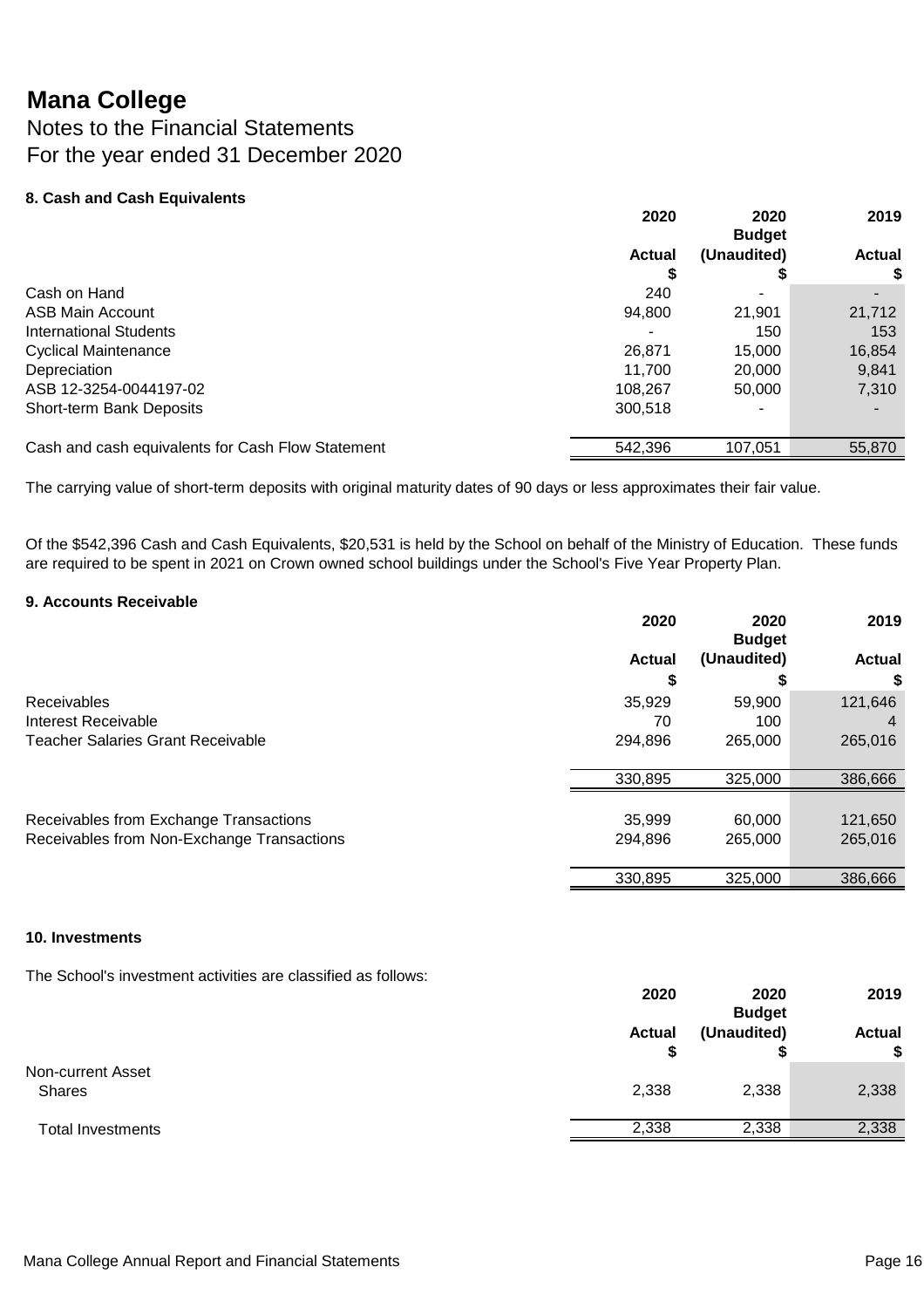Notes to the Financial Statements For the year ended 31 December 2020

### **11. Property, Plant and Equipment**

|                                    | Opening<br><b>Balance</b><br>(NBV) | <b>Additions</b> | <b>Disposals</b> | <b>Impairment</b> | <b>Depreciation</b> | <b>Total (NBV)</b> |
|------------------------------------|------------------------------------|------------------|------------------|-------------------|---------------------|--------------------|
| 2020                               |                                    | S                |                  |                   |                     |                    |
| <b>Building Improvements</b>       | 143,799                            |                  |                  |                   | (12, 453)           | 131,346            |
| Furniture and Equipment            | 148.217                            | 16.942           |                  |                   | (37,626)            | 127,533            |
| Information and Communication      | 139,006                            | 47,005           |                  |                   | (48, 305)           | 137,706            |
| <b>Motor Vehicles</b>              | 65                                 |                  |                  |                   | (65)                |                    |
| <b>Textbooks</b>                   | 1,046                              |                  |                  |                   | (505)               | 541                |
| <b>Leased Assets</b>               | 44,192                             | 84.803           |                  |                   | (47, 341)           | 81,654             |
| <b>Library Resources</b>           | 13.097                             | 7,448            |                  |                   | (2, 107)            | 18,438             |
| <b>Balance at 31 December 2020</b> | 489,422                            | 156,198          |                  |                   | (148,402)           | 497,218            |

The net carrying value of equipment held under a finance lease is \$81,654 (2019: \$44,192)

|                                    | Cost or<br><b>Valuation</b> | Accumulated<br><b>Depreciation</b> | <b>Net Book</b><br>Value |
|------------------------------------|-----------------------------|------------------------------------|--------------------------|
| 2020                               | \$                          | \$                                 | S                        |
| <b>Building Improvements</b>       | 249,060                     | (117, 714)                         | 131,346                  |
| Furniture and Equipment            | 407,272                     | (279, 739)                         | 127,533                  |
| Information and Communication      | 333,048                     | (195,342)                          | 137,706                  |
| <b>Motor Vehicles</b>              | 5,143                       | (5, 143)                           | ۰                        |
| <b>Textbooks</b>                   | 6,488                       | (5,947)                            | 541                      |
| <b>Leased Assets</b>               | 189,050                     | (107,396)                          | 81,654                   |
| <b>Library Resources</b>           | 35,913                      | (17, 475)                          | 18,438                   |
| <b>Balance at 31 December 2020</b> | 1,225,974                   | (728,756)                          | 497,218                  |

| 2019                          | Opening<br><b>Balance</b><br>(NBV) | <b>Additions</b><br>D | <b>Disposals</b> | Impairment | <b>Depreciation</b> | <b>Total (NBV)</b> |
|-------------------------------|------------------------------------|-----------------------|------------------|------------|---------------------|--------------------|
| <b>Building Improvements</b>  | 156,252                            |                       |                  |            | (12, 453)           | 143,799            |
| Furniture and Equipment       | 166,295                            | 23,919                |                  |            | (41, 997)           | 148,217            |
| Information and Communication | 122,547                            | 60,207                |                  |            | (43, 748)           | 139,006            |
| <b>Motor Vehicles</b>         | 3,031                              |                       |                  |            | (2,966)             | 65                 |
| Textbooks                     | 1,625                              |                       |                  |            | (580)               | 1,046              |
| <b>Leased Assets</b>          | 22,311                             | 43,727                |                  |            | (21, 846)           | 44,192             |
| <b>Library Resources</b>      | 11.117                             | 3,405                 |                  |            | (1, 425)            | 13,097             |
| Balance at 31 December 2019   | 483,178                            | 131,258               |                  |            | 125,015             | 489,422            |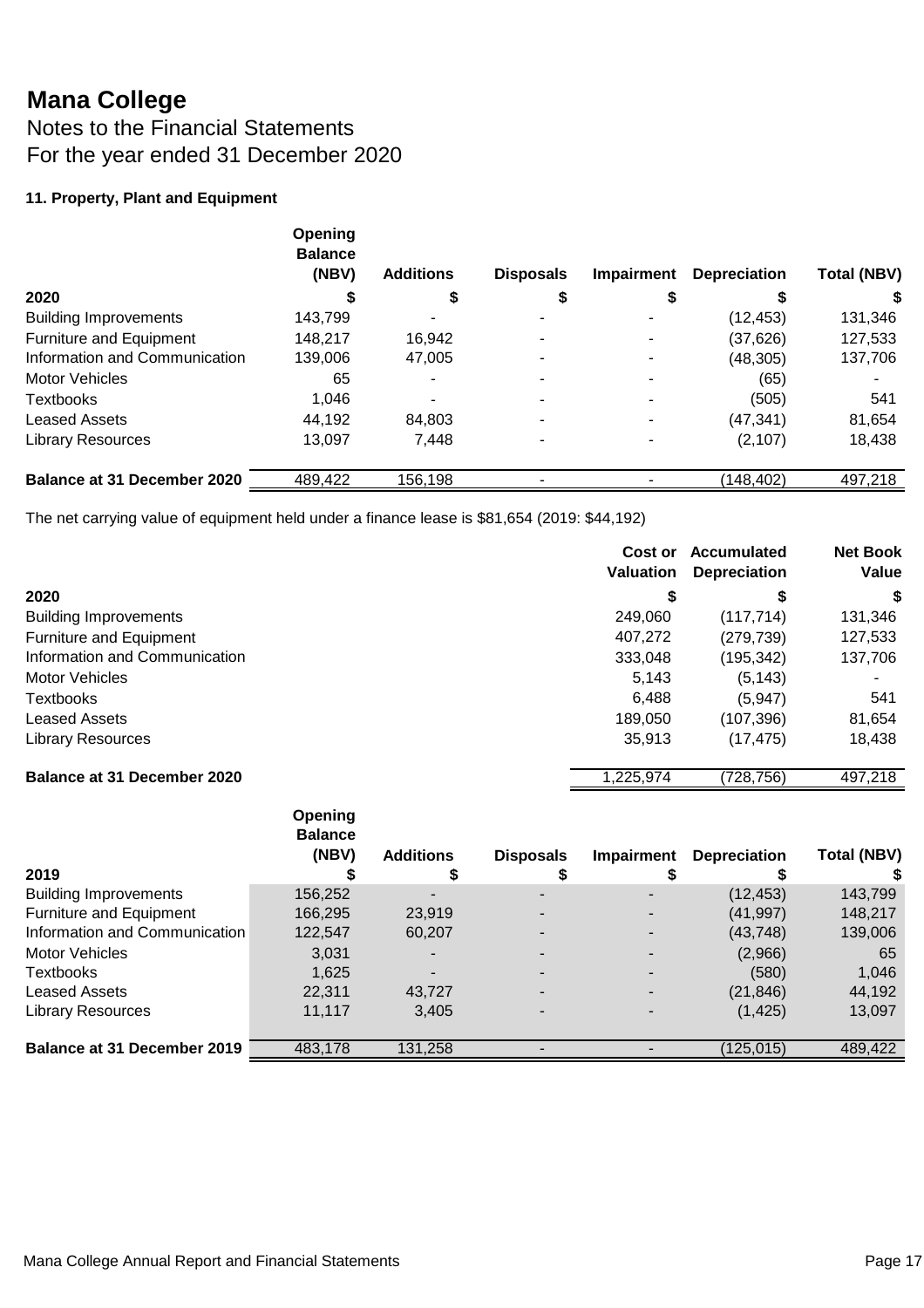### Notes to the Financial Statements For the year ended 31 December 2020

### **11. Property, Plant and Equipment (Cont.)**

|                                          | Cost or<br><b>Valuation</b> | Accumulated<br><b>Depreciation</b> | <b>Net Book</b><br>Value |
|------------------------------------------|-----------------------------|------------------------------------|--------------------------|
| 2019                                     |                             |                                    |                          |
| <b>Building Improvements</b>             | 249,060                     | (105, 261)                         | 143,799                  |
| Furniture and Equipment                  | 390,330                     | (242, 113)                         | 148,217                  |
| Information and Communication Technology | 286,043                     | (147, 037)                         | 139,006                  |
| <b>Motor Vehicles</b>                    | 44,497                      | (44, 432)                          | 65                       |
| <b>Textbooks</b>                         | 6.488                       | (5, 444)                           | 1,046                    |
| Leased Assets                            | 104,247                     | (60, 055)                          | 44,192                   |
| <b>Library Resources</b>                 | 28,465                      | (15,368)                           | 13,097                   |
| Balance at 31 December 2019              | 1,109,130                   | (619, 708)                         | 489,422                  |

#### **12. Accounts Payable**

|                                         | 2020          | 2020<br><b>Budget</b> | 2019          |
|-----------------------------------------|---------------|-----------------------|---------------|
|                                         | <b>Actual</b> | (Unaudited)           | <b>Actual</b> |
|                                         | S             |                       | \$            |
| <b>Operating Creditors</b>              | 205,521       | 66,525                | 62,459        |
| Accruals                                | 10,013        | 10.000                | 9,721         |
| <b>Employee Entitlements - Salaries</b> | 294,896       | 265,000               | 265,016       |
| Employee Entitlements - Leave Accrual   | 18,983        | 16,000                | 16,652        |
|                                         | 529,413       | 357,525               | 353,848       |
|                                         |               |                       |               |
| Payables for Exchange Transactions      | 529,413       | 357,525               | 353,848       |
|                                         | 529,413       | 357,525               | 353,848       |

The carrying value of payables approximates their fair value.

#### **13. Revenue Received in Advance**

|                          | 2020          | 2020          | 2019          |
|--------------------------|---------------|---------------|---------------|
|                          |               | <b>Budget</b> |               |
|                          | <b>Actual</b> | (Unaudited)   | <b>Actual</b> |
|                          | \$            | Ð             | \$            |
| <b>Grants in Advance</b> | 238,950       | ۰             | 4,178         |
| Alumni Blazers Bond      | 750           | ٠             | 3,030         |
| Other                    | 5,646         | 15,000        | 10,927        |
|                          |               |               |               |
|                          | 245,346       | 15,000        | 18,135        |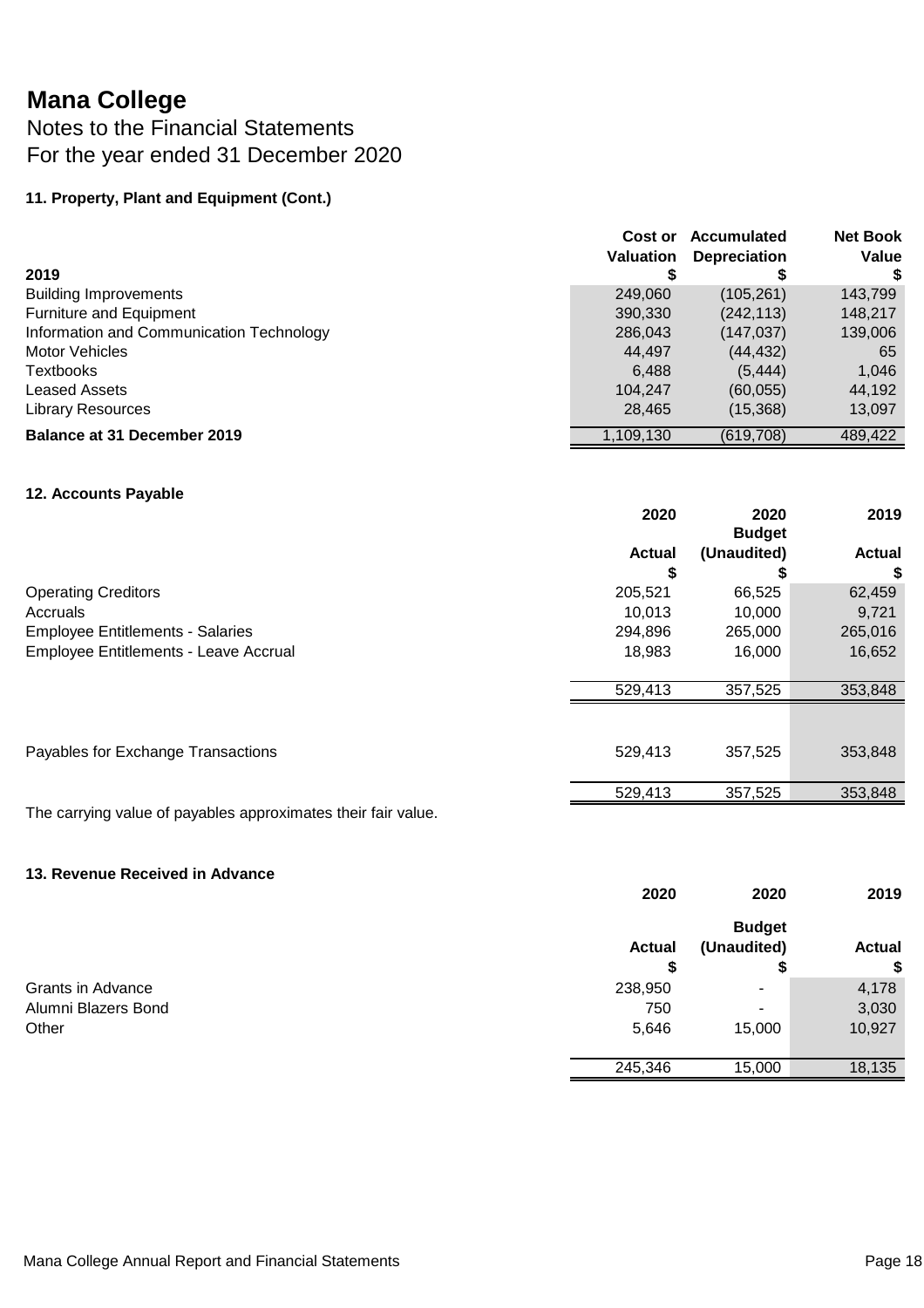### Notes to the Financial Statements For the year ended 31 December 2020

#### **14. Provision for Cyclical Maintenance**

|                                                       | 2020          | 2020<br><b>Budget</b> | 2019          |
|-------------------------------------------------------|---------------|-----------------------|---------------|
|                                                       | <b>Actual</b> | (Unaudited)           | <b>Actual</b> |
|                                                       |               |                       | S             |
| Provision at the Start of the Year                    | 182,643       | 182,643               | 162,954       |
| Increase/ (decrease) to the Provision During the Year | 19.689        | 16,640                | 19,689        |
| Adjustment to the Provision                           | (100, 999)    |                       |               |
| Use of the Provision During the Year                  |               | (24, 620)             |               |
| Provision at the End of the Year                      | 101.333       | 174,663               | 182,643       |
|                                                       |               |                       |               |
| <b>Cyclical Maintenance - Current</b>                 | 85,333        | 7.111                 | 128,754       |
| Cyclical Maintenance - Term                           | 16.000        | 167,552               | 53,889        |
|                                                       | 101,333       | 174,663               | 182,643       |

#### **15. Finance Lease Liability**

The School has entered into a number of finance lease agreements for computers and other ICT equipment. Minimum lease payments payable:

|                                                  | 2020          | 2020<br><b>Budget</b> | 2019          |
|--------------------------------------------------|---------------|-----------------------|---------------|
|                                                  | <b>Actual</b> | (Unaudited)           | <b>Actual</b> |
|                                                  |               |                       | \$            |
| No Later than One Year                           | 46.163        | 25,000                | 20,947        |
| Later than One Year and no Later than Five Years | 38,355        | 25,000                | 23,393        |
|                                                  | 84.518        | 50,000                | 44,340        |

#### **16. Funds Held for Capital Works Projects**

During the year the School received and applied funding from the Ministry of Education for the following capital works projects:

|                                   | 2020        | Opening<br><b>Balances</b> | <b>Receipts</b><br>from MoE |            | <b>BOT</b><br><b>Payments Contributions</b> | <b>Closing</b><br><b>Balances</b><br>S |
|-----------------------------------|-------------|----------------------------|-----------------------------|------------|---------------------------------------------|----------------------------------------|
| Upgrade Tech Block                | in progress | 735                        |                             |            |                                             | 735                                    |
| Master Planning Involvement       | in progress | 39,321                     |                             | (19, 525)  | $\blacksquare$                              | 19,796                                 |
| <b>Block C - Asbestos Removal</b> | in progress | 8,913                      | 4,322                       | (13, 235)  |                                             |                                        |
| Re-ashphalt Driveway              | in progress |                            | 99,385                      | (99, 385)  |                                             |                                        |
| Totals                            |             | 48,969                     | 103,707                     | (132, 145) |                                             | 20,531                                 |

#### **Represented by:**

Funds Held on Behalf of the Ministry of Education 20,531 Funds Due from the Ministry of Education -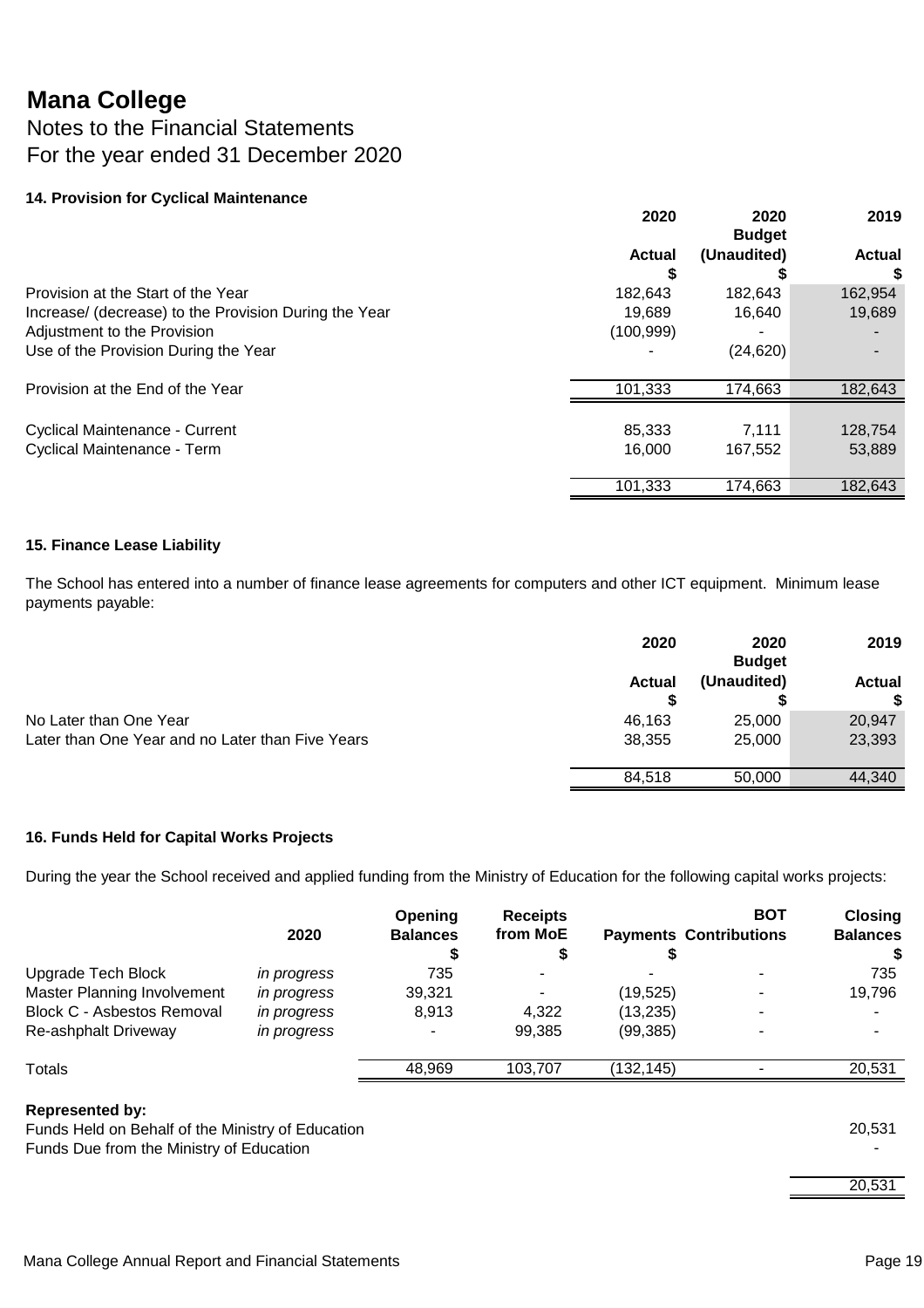Notes to the Financial Statements For the year ended 31 December 2020

#### **16. Funds Held for Capital Works Projects (cont)**

|                                   | 2019               | Opening<br><b>Balances</b> | <b>Receipts</b><br>from MoE |           | BOT<br><b>Payments Contributions</b> | <b>Closing</b><br><b>Balances</b> |
|-----------------------------------|--------------------|----------------------------|-----------------------------|-----------|--------------------------------------|-----------------------------------|
| Upgrade Tech Block                | <i>in progress</i> | 735                        |                             |           |                                      | 735                               |
| <b>Burst Water Cylinder</b>       | completed          |                            |                             | (1)       |                                      | $\overline{\phantom{a}}$          |
| Master Planning Involvement       | <i>in progress</i> | 50,000                     | 115                         | (10, 794) |                                      | 39,321                            |
| <b>Block C - Asbestos Removal</b> | in progress        |                            | 11,286                      | (2,373)   |                                      | 8,913                             |
| Totals                            |                    | 50,736                     | 11.401                      | (13.168)  |                                      | 48,969                            |

#### **17. Funds for Porirua Activity Centre**

Mana College is the lead school funded by the Ministry of Education to provide the umbrella service for Porirua Activity Centre.

|                                               | 2020          | 2020<br><b>Budget</b> | 2019          |
|-----------------------------------------------|---------------|-----------------------|---------------|
|                                               | <b>Actual</b> | (Unaudited)           | <b>Actual</b> |
|                                               | \$            |                       | S             |
| Funds Held at Beginning of the Year           | 78,428        | 78,428                | 78,428        |
| Transfer of Funds from Old Lead School        |               |                       | 10,000        |
| Transfer of Funds Due from Old Lead School    |               |                       | 63,226        |
| Revenue                                       |               |                       |               |
| Funds received from the Ministry of Education | 130,748       |                       | 108,391       |
| Other Revenue                                 |               |                       | 280           |
|                                               | 130,748       |                       | 108,671       |
| Total funds available                         | 209,176       | 78,428                | 187,099       |
| Expenses                                      |               |                       |               |
| <b>Employee Benefit - Salaries</b>            | 34,570        |                       | 45,102        |
| Administration                                | 16,529        |                       | 11,326        |
| Learning Support                              | 11,210        |                       | 15,614        |
| Property                                      | 29,030        |                       | 46,765        |
|                                               | 91,339        |                       | 118,807       |
|                                               |               |                       |               |
| <b>Funds Held at Year End</b>                 | 117,837       | 30,000                | 78,428        |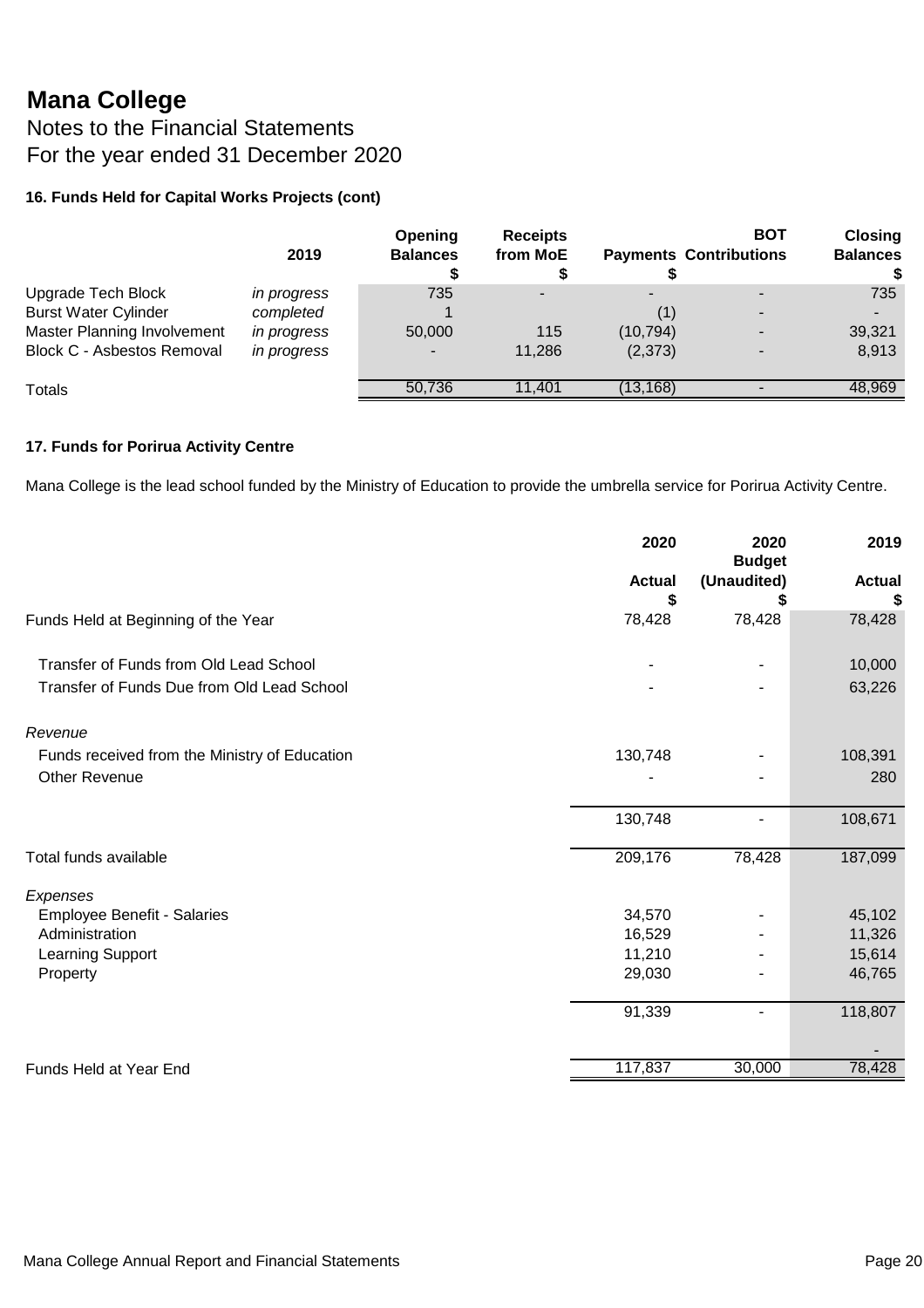### **Mana College** Notes to the Financial Statements For the year ended 31 December 2020

#### **18. Related Party Transactions**

The School is a controlled entity of the Crown, and the Crown provides the major source of revenue to the school. The school enters into transactions with other entities also controlled by the Crown, such as government departments, state-owned enterprises and other Crown entities. Transactions with these entities are not disclosed as they occur on terms and conditions no more or less favourable than those that it is reasonable to expect the school would have adopted if dealing with that entity at arm's length.

Related party disclosures have not been made for transactions with related parties that are within a normal supplier or client/recipient relationship on terms and condition no more or less favourable than those that it is reasonable to expect the school would have adopted in dealing with the party at arm's length in the same circumstances. Further, transactions with other government agencies (for example, Government departments and Crown entities) are not disclosed as related party transactions when they are consistent with the normal operating arrangements between government agencies and undertaken on the normal terms and conditions for such transactions.

#### **19. Remuneration**

#### *Key management personnel compensation*

Key management personnel of the School include all trustees of the Board, Principal, Deputy Principals and Heads of Departments.

|                                             | 2020<br><b>Actual</b> | 2019<br><b>Actual</b> |
|---------------------------------------------|-----------------------|-----------------------|
|                                             | \$                    | \$                    |
| <b>Board Members</b>                        |                       |                       |
| Remuneration                                | 3,020                 | 3,790                 |
| Full-time equivalent members                | 0.46                  | 0.46                  |
| Leadership Team                             |                       |                       |
| Remuneration                                | 569,870               | 522,943               |
| Full-time equivalent members                | 4.00                  | 4.00                  |
| Total key management personnel remuneration | 572,890               | 526,733               |
| Total full-time equivalent personnel        | 4.46                  | 4.46                  |

The full time equivalent for Board members has been determined based on attendance at Board meetings, Committee meetings and for other obligations of the Board, such as stand downs and suspensions, plus the estimated time for Board members to prepare for meetings.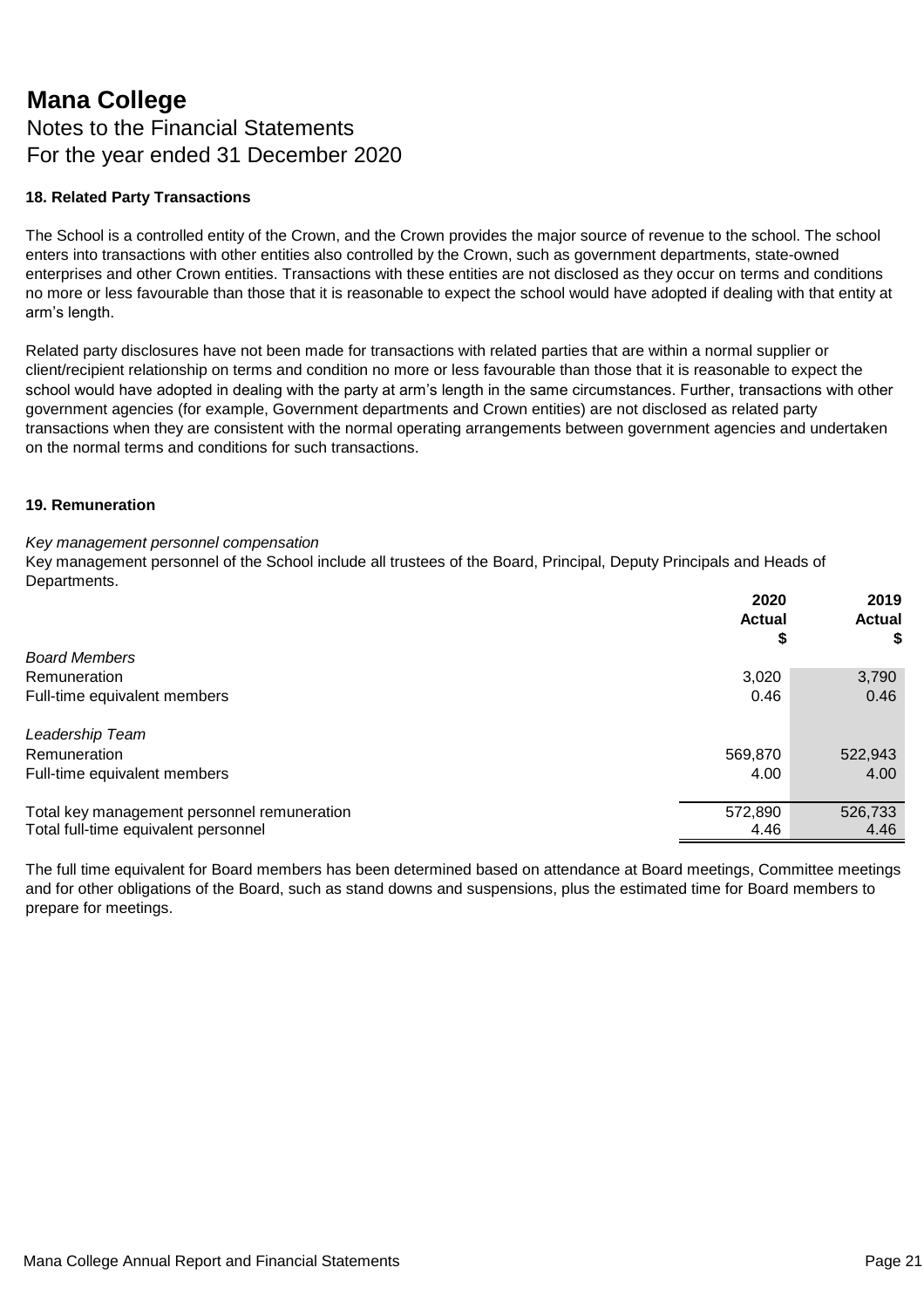### **Mana College** Notes to the Financial Statements For the year ended 31 December 2020

#### **19. Remuneration (cont)**

*Principal* 

The total value of remuneration paid or payable to the Principal was in the following bands:

|                                                  | 2020        | 2019        |
|--------------------------------------------------|-------------|-------------|
|                                                  | Actual      | Actual      |
| Salaries and Other Short-term Employee Benefits: | \$000       | \$000       |
| Salary and Other Payments                        | $210 - 220$ | $200 - 210$ |
| Benefits and Other Emoluments                    | $4 - 5$     | $4 - 5$     |

#### *Other Employees*

The number of other employees with remuneration greater than \$100,000 was in the following bands:

| Remuneration<br>\$000 | 2020<br><b>FTE Number</b> | 2019<br><b>FTE Number</b> |
|-----------------------|---------------------------|---------------------------|
| $100 - 110$           | 3.00                      | 1.00                      |
| 110 - 120             | 3.00                      | 1.00                      |
|                       | 6.00                      | 2.00                      |

The disclosure for 'Other Employees' does not include remuneration of the Principal.

#### **20. Compensation and Other Benefits Upon Leaving**

The total value of compensation or other benefits paid or payable to persons who ceased to be trustees, committee member, or employees during the financial year in relation to that cessation and number of persons to whom all or part of that total was payable was as follows:

|                  | 2020          | 2019          |
|------------------|---------------|---------------|
|                  | <b>Actual</b> | <b>Actual</b> |
| Total            | \$0           | \$5,000       |
| Number of People | ۰             |               |

#### **21. Contingencies**

There are no contingent liabilities (except as noted below) and no contingent assets as at 31 December 2020 (Contingent liabilities and assets at 31 December 2019: nil).

#### **Holidays Act Compliance – schools payroll**

The Ministry of Education performs payroll processing and payments on behalf of school boards of trustees, through payroll service provider Education Payroll Limited.

The Ministry's review of the schools sector payroll to ensure compliance with the Holidays Act 2003 is ongoing. The current phase of this review is to design potential solutions for any compliance breaches discovered in the initial phase of the Programme. Final calculations and potential impact on any specific individual will not be known until further detailed analysis and solutions have been completed

To the extent that any obligation cannot reasonably be quantified at 31 December 2020, a contingent liability for the school may exist.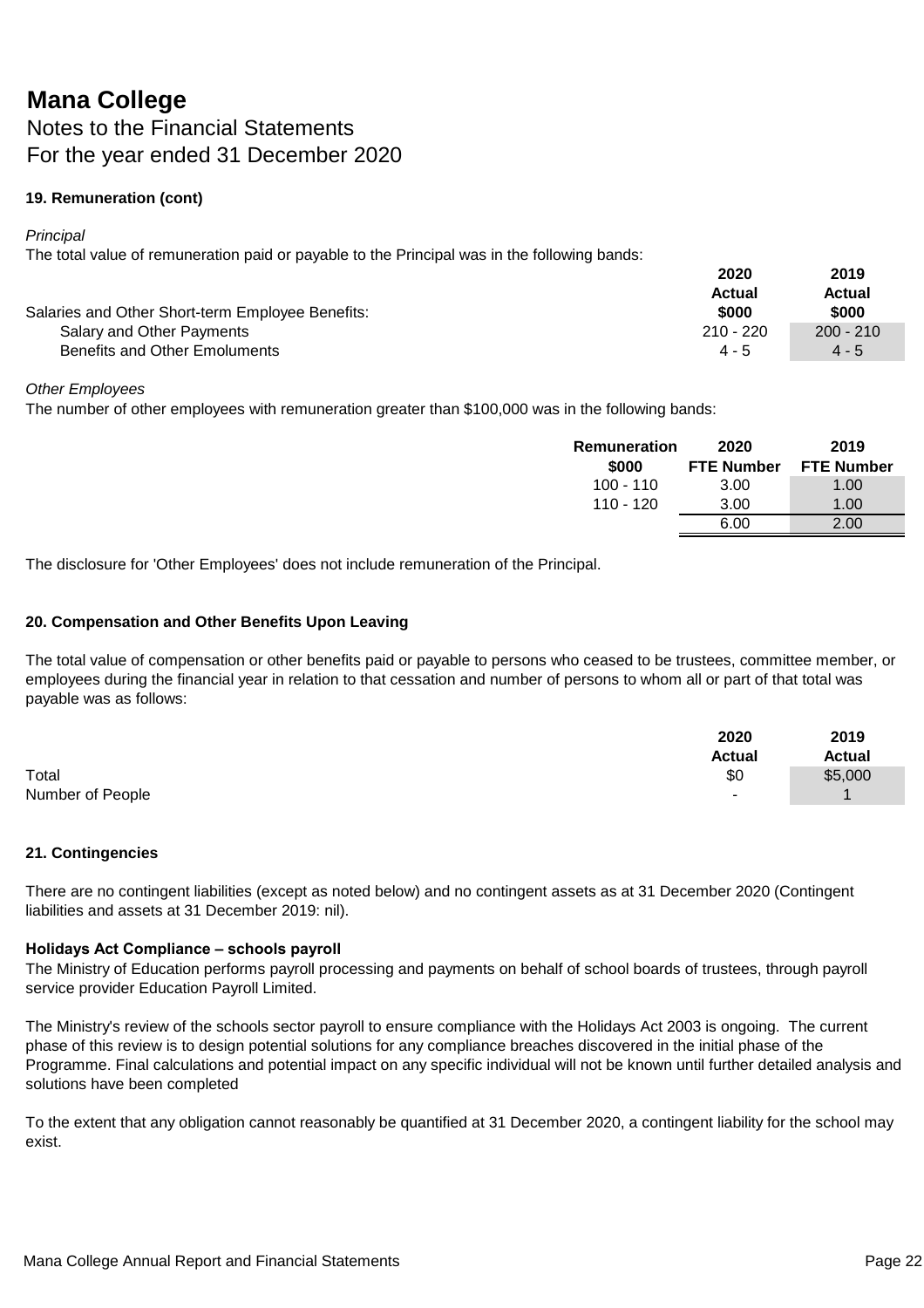Notes to the Financial Statements For the year ended 31 December 2020

#### **22. Commitments**

#### **(a) Capital Commitments**

As at 31 December 2020 the Board has not entered into any contract agreements for capital works. (Capital commitments at 31 December 2019: \$Nil)

#### **(b) Operating Commitments**

As at 31 December 2020 the Board has not entered into any operating contracts: (Operating commitments at 31 December 2019: \$Nil)

#### **23. Managing Capital**

The School's capital is its equity and comprises capital contributions from the Ministry of Education for property, plant and equipment and accumulated surpluses and deficits. The School does not actively manage capital but attempts to ensure that income exceeds spending in most years. Although deficits can arise as planned in particular years, they are offset by planned surpluses in previous years or ensuing years.

#### **24. Financial Instruments**

The carrying amount of financial assets and liabilities in each of the financial instrument categories are as follows:

#### **Financial assets measured at amortised cost**

|                                                         | 2020          | 2020<br><b>Budget</b> | 2019          |
|---------------------------------------------------------|---------------|-----------------------|---------------|
|                                                         | <b>Actual</b> | (Unaudited)           | <b>Actual</b> |
|                                                         |               |                       | \$            |
| Cash and Cash Equivalents                               | 542,396       | 107.051               | 55,870        |
| Receivables                                             | 330,895       | 325,000               | 386,666       |
| Investments                                             | 2,338         | 2,338                 | 2,338         |
| Total Financial assets measured at amortised cost       | 875,629       | 434,389               | 444,874       |
| <b>Financial liabilities measured at amortised cost</b> |               |                       |               |
| Payables                                                | 529,413       | 357,525               | 353,848       |
| <b>Finance Leases</b>                                   | 84.518        | 50,000                | 44,340        |
| Total Financial Liabilities Measured at Amortised Cost  | 613,931       | 407,525               | 398,188       |

#### **25. Events After Balance Date**

There were no significant events after the balance date that impact these financial statements.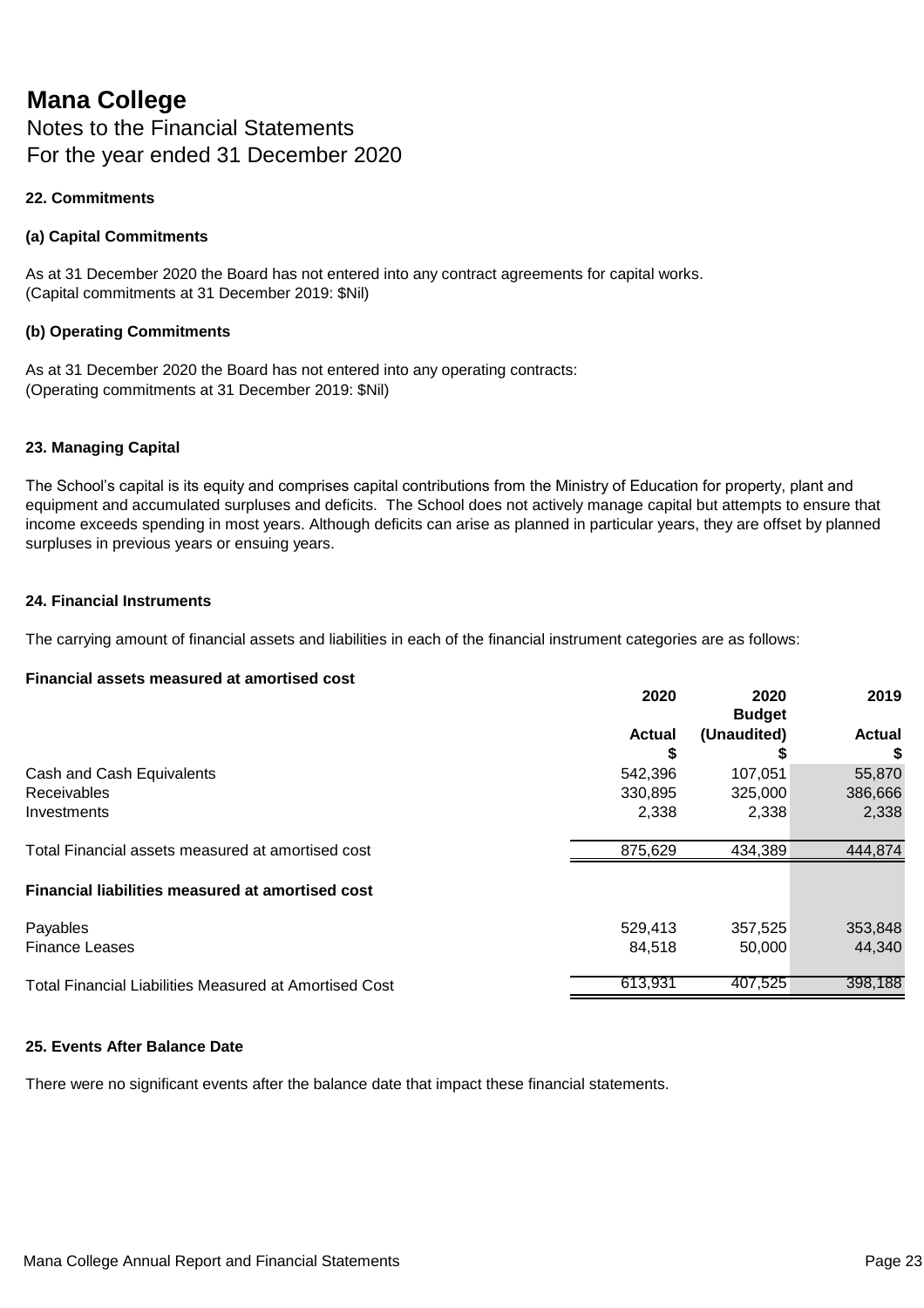### **Mana College** Notes to the Financial Statements For the year ended 31 December 2020

#### **26. Financial Difficulties**

The School is experiencing financial difficulties, at balance date the School has recorded a profit of \$75,898 for the current year and has a working capital deficit of \$39,265. The financial difficulties have arisen mainly because the School has incurred several deficits over recent years. The School is managing this by tighter budgetary control to reduce future deficits.

These financial statements are prepared on a going concern basis. The going concern assumption is dependent on the continuing support from the Ministry of Education. The Ministry of Education has confirmed it will continue to provide the School with resources, so it may meet its obligations as they fall due.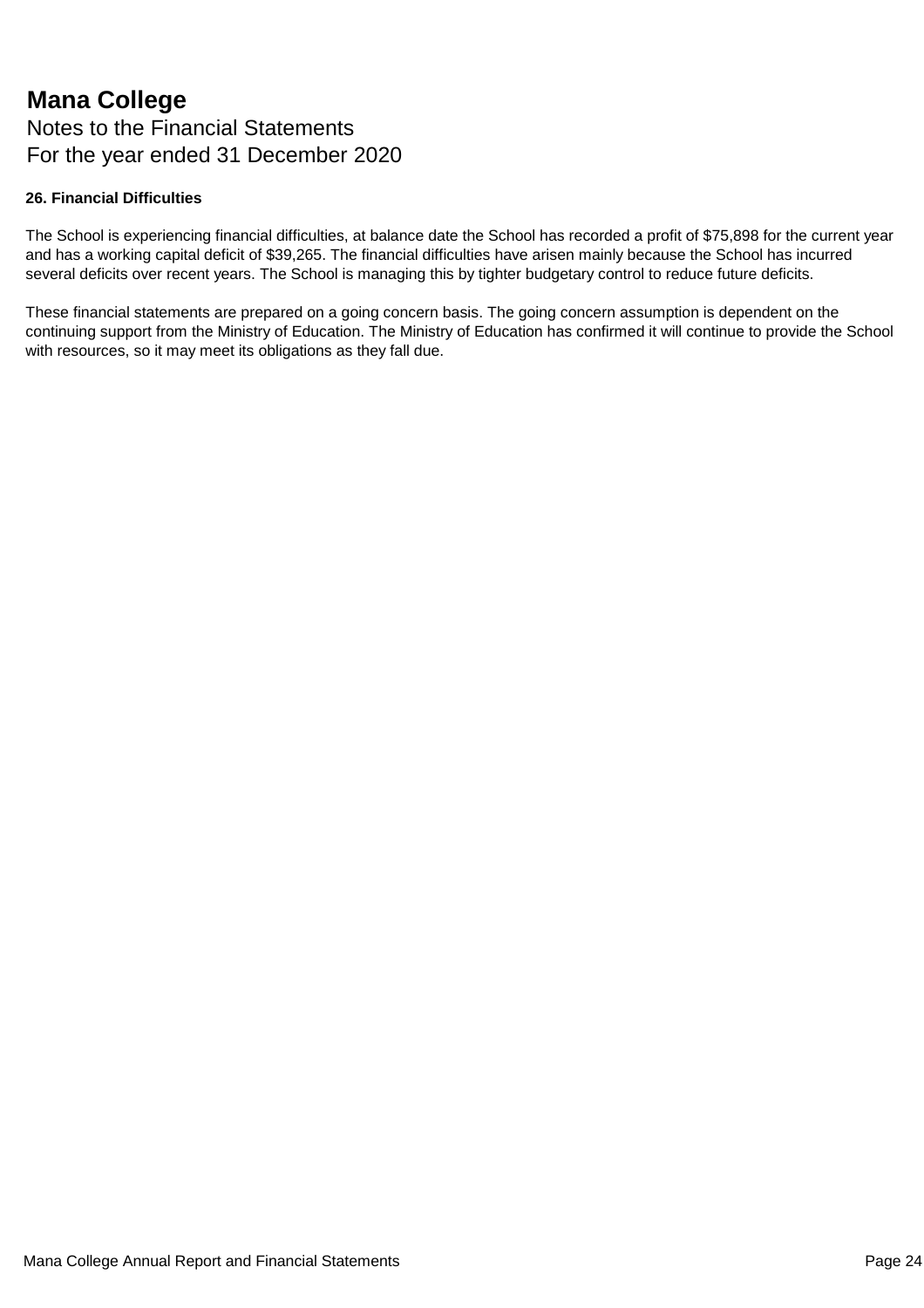# **MANA COLLEGE**

Members of the Board of Trustees For the year ended 31 December 2020

| Name                             | <b>Position</b>    | How position on<br><b>Board gained</b> | <b>Occupation</b>          | Term expired /<br>expires      |
|----------------------------------|--------------------|----------------------------------------|----------------------------|--------------------------------|
| Ranei Wineera Parai              | Chairperson        | Elected                                |                            | <b>June 2022</b>               |
| John Murdoch                     | Principal          | ex Officio                             | Principal                  |                                |
| <b>Barbara Edmonds</b>           | Parent Rep         | Elected                                | <b>Ministerial Advisor</b> | <b>Resigned August</b><br>2020 |
| Randall Hippolite                | Ngati Toa Rep      | Co-opted                               | Social Worker              | Deceased<br>February 2020      |
| Vanessa Jackson                  | Parent Rep         | Elected                                | Administrator              | <b>June 2022</b>               |
| Te Rina Leonard                  | Parent Rep         | Elected                                | Deputy Chief<br>Executive  | <b>June 2022</b>               |
| <b>Kaylene Riley</b>             | <b>Staff Rep</b>   | Elected                                | Teacher                    | <b>June 2022</b>               |
| Reagan Wineera                   | Ngati Toa Rep      | Elected                                | Rangitira Team<br>Member   | <b>June 2022</b>               |
| Jodi Bishop                      | Ngati Toa Rep      | Elected                                | <b>Student</b>             | <b>June 2022</b>               |
| Cheree Shortland-<br><b>Nuku</b> | Parent Rep         | Co-opted                               | Manager                    | <b>June 2022</b>               |
| Harmony Fanueli                  | <b>Student Rep</b> | Elected                                | <b>Student</b>             | September 2020                 |
| Simotu Judkins                   | <b>Student Rep</b> | Elected                                | Student                    | September 2021                 |